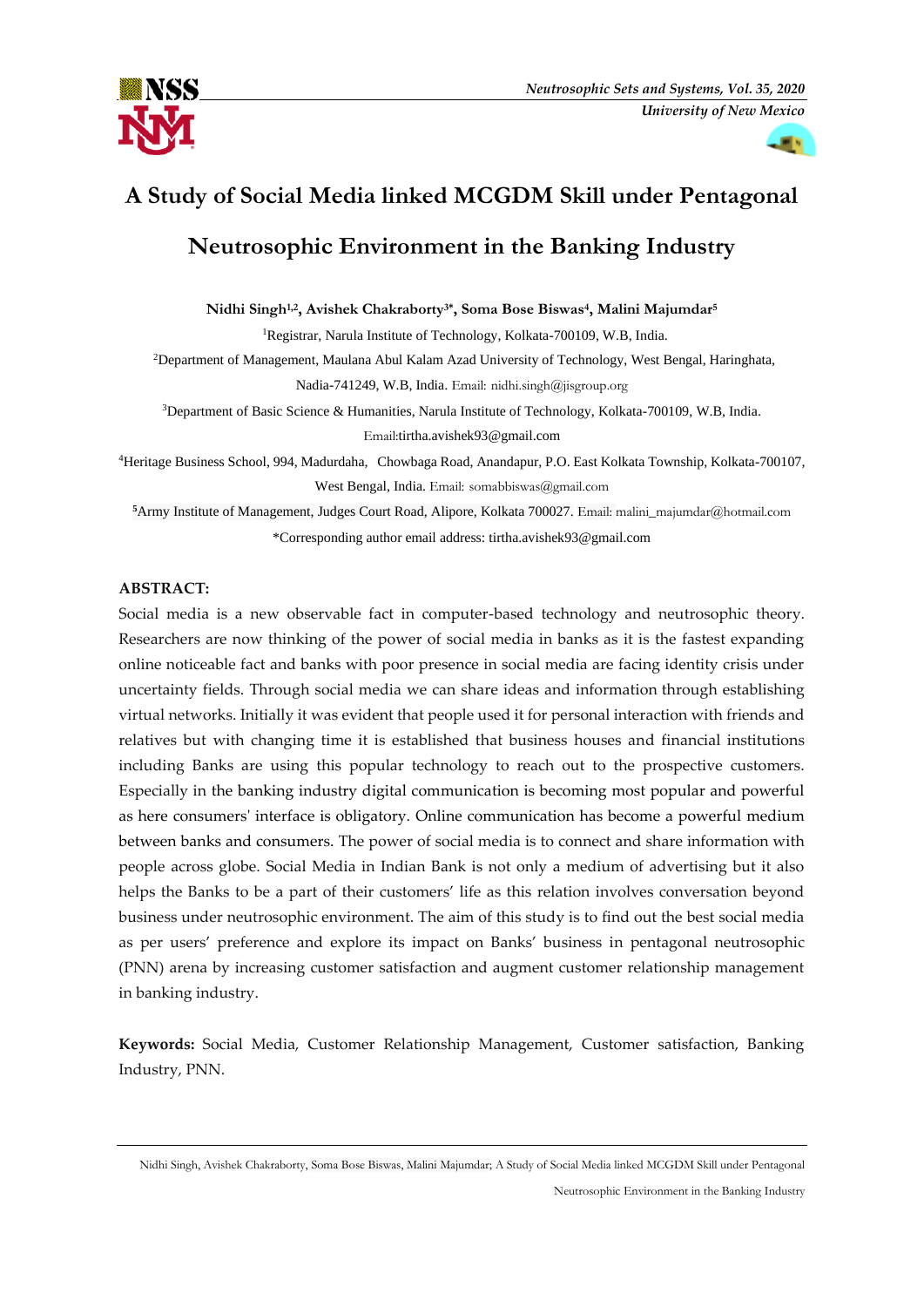# **1. INTRODUCTION**

#### **1.1 Social Media:**

The traditional marketing media consisting of radio, print, television etc offered a shotgun approach as they represent communication in One to Many modes which we may call as Passive Approach. However Social media marketing is following Many to Many mode, may be called Active Approach with the power of implementation of Word Of Mouth. They are interactive in nature and believe in peer to peer relationship [1] (Githa Heggde, 2018)



The substantial and considerable use of social media for last few years has elucidated that it is amongst a few powerful weapons that has shown tremendous impacts on social life of human beings and has hastened the mingling of people with each other. Previously, it was an encumbrance for us to keep ourselves in touch with all those who were a little distant from us. Things have apparently changed and social networking sites can take every credit for this prodigious platform which enabled people to create their own identity. Whether it is about uploading personal posts, surfing across the globe, getting all the indispensable information or even if one wants to express their cavernous feelings then social media can act as a gullible platform for everyone. At times a few of our problematic situations, disturbing sentiments need to get some succor and support by our loved ones. At times only a single post of ours explains everything about what we are actually feeling. Social media and its comprehensive enhancement is undeniable reality in this modern era. Verily speaking social networking sites has made our socialization a bit easier with the rest of the world. Data and statistics distinctly show the massive use of social media. Social Media has grown tremendously due to increase in penetration of Internet Connectivity and easy availability of smart phones and mobile gadgets. The conventional use of social media has changed from mere entertainment to opportunities for trade and commerce. An estimate confirms that nearly two third of Internet users are active on social media as well and this number is expected to cross approx three billion by the end of 2020.

Nidhi Singh, Avishek Chakraborty, Soma Bose Biswas, Malini Majumdar; A Study of Social Media linked MCGDM Skill under Pentagonal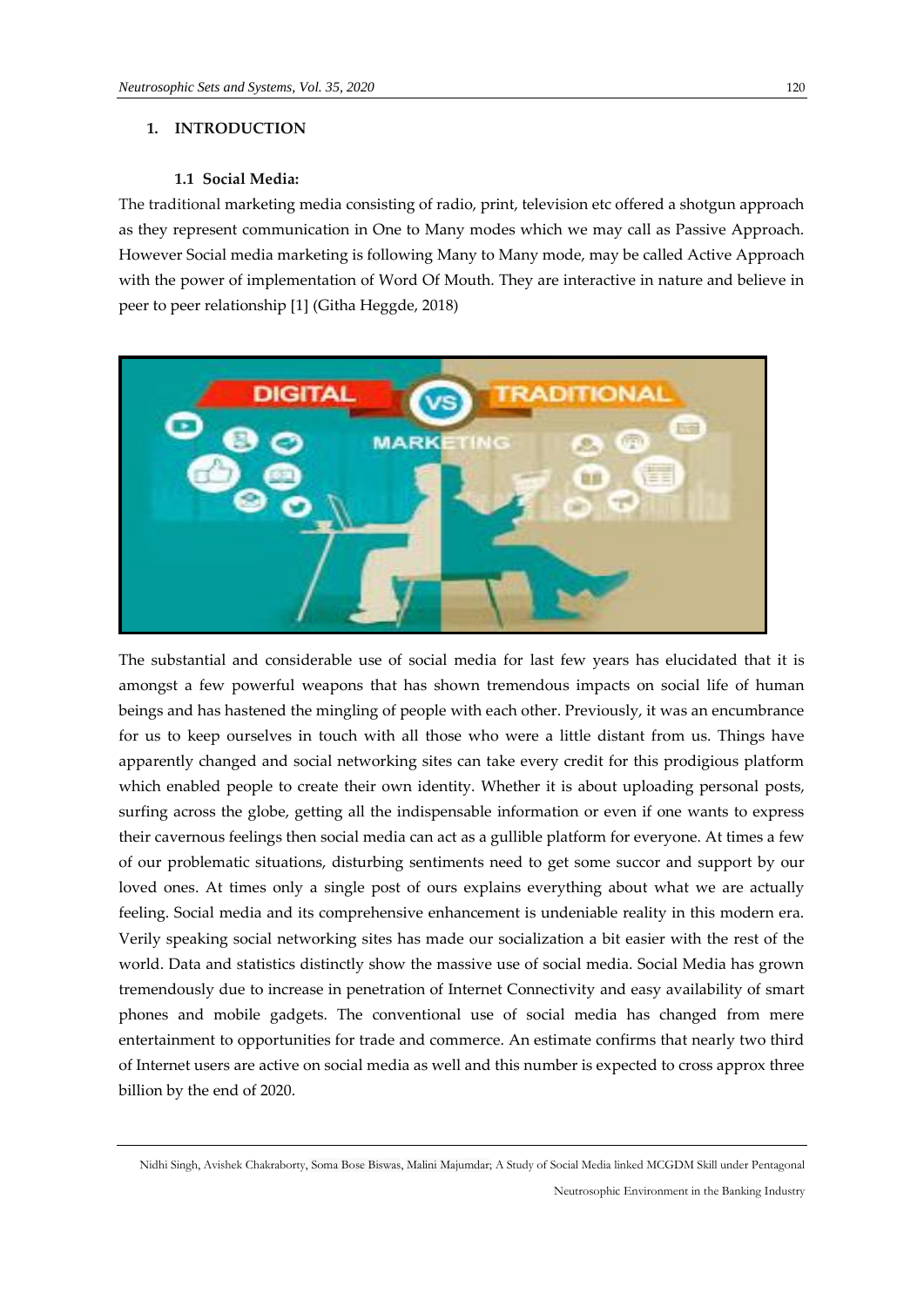

# **1.2 Social Media Platforms:**

Social Media is a blur of likes, tweets, shares, posts and contents. It has spread its wings in every corner of the world. The numbers are staggering. 70% of the total internet users are now using social media as per the research [2] (Bullas, 2014). In a research by Pew Research, 2014 [3] (DUGGAN, 2014) , it is established that globally people are getting addicted to social media regardless of age, gender and profession.

There are a variety of technological driven services in social media like sharing of pictures, videos and audios, blogging, social games, social networking, business networks, reviews and much more. Social media consists of a variety of internet-based mediums that enable users to network, share content, interact with each other, and create communities around common interests. Social media is therefore the media that we use to be sociable online and it can be divided into three main categories:

- Messaging and communication, e,g. blogging and micro-blogging such as Twitter.
- Communities and social groups, e.g. Facebook
- Photo and video sharing, e.g. YouTube

Statistically speaking, number of people using social media has considerably increased. The number of people across globe who uses social media has extended 3 billion. As per a report Face book reported 1.871, Whatsapp a billion and Instagram 600 million active users in January 2017 due to the intensified use of social media.

# **1.3 Social Media in Bank:**

The bank with no social media marketing strategy is at a risk of being left behind its competitors as social media is playing a big role in marketing field. The tremendous growth and popularity of this

Nidhi Singh, Avishek Chakraborty, Soma Bose Biswas, Malini Majumdar; A Study of Social Media linked MCGDM Skill under Pentagonal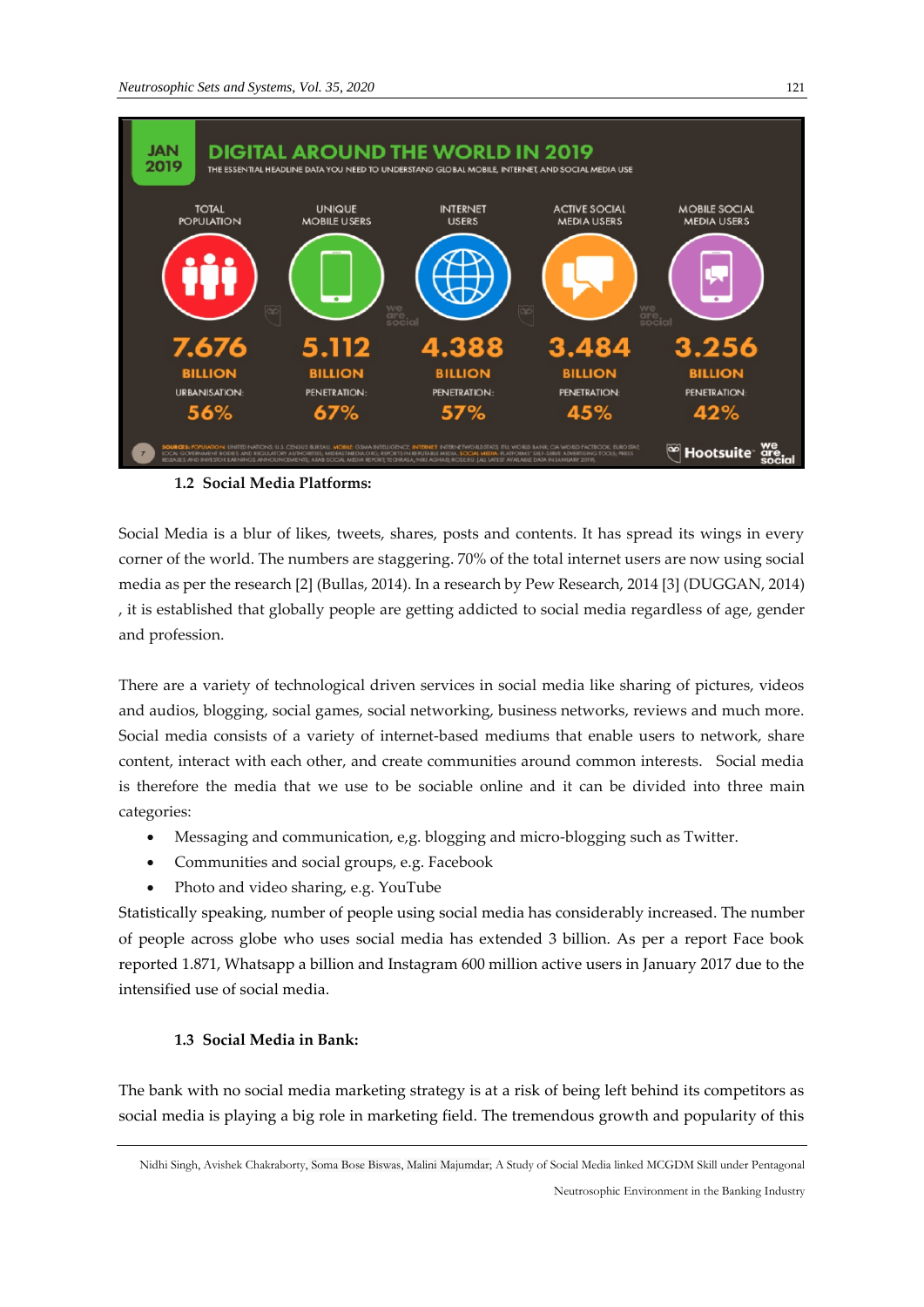medium is forcing banks to learn different social media platforms available to them and their customers, different strategies to be adapted for proper selection of right social media channel so as to reach out to maximum customers and improve their business. [4] (L, 2010) Banks are opting social media channels due to the following main points:

- To increase engagement with customers
- To enhance their brand image by connecting with customers
- To find out ways to distinguish themselves with competitors
- To reduce cost as implementation of social media channels are less expensive in comparison to the traditional marketing methods and with higher results
- To boost innovations as through proper market research through social media more customized products/services can be incorporated
- To increase revenue as satisfies customers result in more business which in turn brings revenue

The advancement faced by the banking sector today in the field of digitalization is an amalgamation of social media and the wise users of this powerful tool which helps innumerable people in their everyday work. With the help of digital feed people can access different social media sites like Face book, Twitter, YouTube, Instagram etc to expand required knowledge about different products and services offered by banks.

Many people opined that the new generations with proper knowledge of digital technologies are more prone to use of social media but our response rate of seniors above 50 years was good. It was observed that this number is gradually on the rise. Customers are an integral part of Banking Industry and social media is an easiest and fastest way to reach to existing and prospective customers. All the leading banks worldwide are trying to create business opportunities through enhancing their creativity and innovative capacities. Through social media Banks can inform their customers about their product & services offered in a most unique, attractive and innovative way. It also helps the customers to consider sensibly about their investments and eradicate all the complexity involved with the traditional banking processes. Traditional banks focused on providing services to customers through different strategies such as advertising, direct mail or face to face whereas banks and other financial institutions' is focusing on establishing relations with customers through continue digital interaction vide different social media channels. By this continuous interaction through social media Banks can discover customers' interests, feelings and behavior. Customers of today look ahead to personalized services and they need to be heard and answered promptly. Banks may fulfill their expectations through different digital media platforms like face book, twitter and you tube instead of face to face interactions between customers and managers. Bank's Monitoring centers may follow comments, posts and tweets on social Medias which can give a broad standpoint of customer insight about products and services banks can achieve an accurate perceptive of customers. Today Banks need to have an effective presence in social media due to the customers' anticipation and their obsession for the same.

Now a day social media has become crucial tool for banks. Banks are using the platform to discover and keep up the relation with customers, motivating sales through advertisement and sales

Nidhi Singh, Avishek Chakraborty, Soma Bose Biswas, Malini Majumdar; A Study of Social Media linked MCGDM Skill under Pentagonal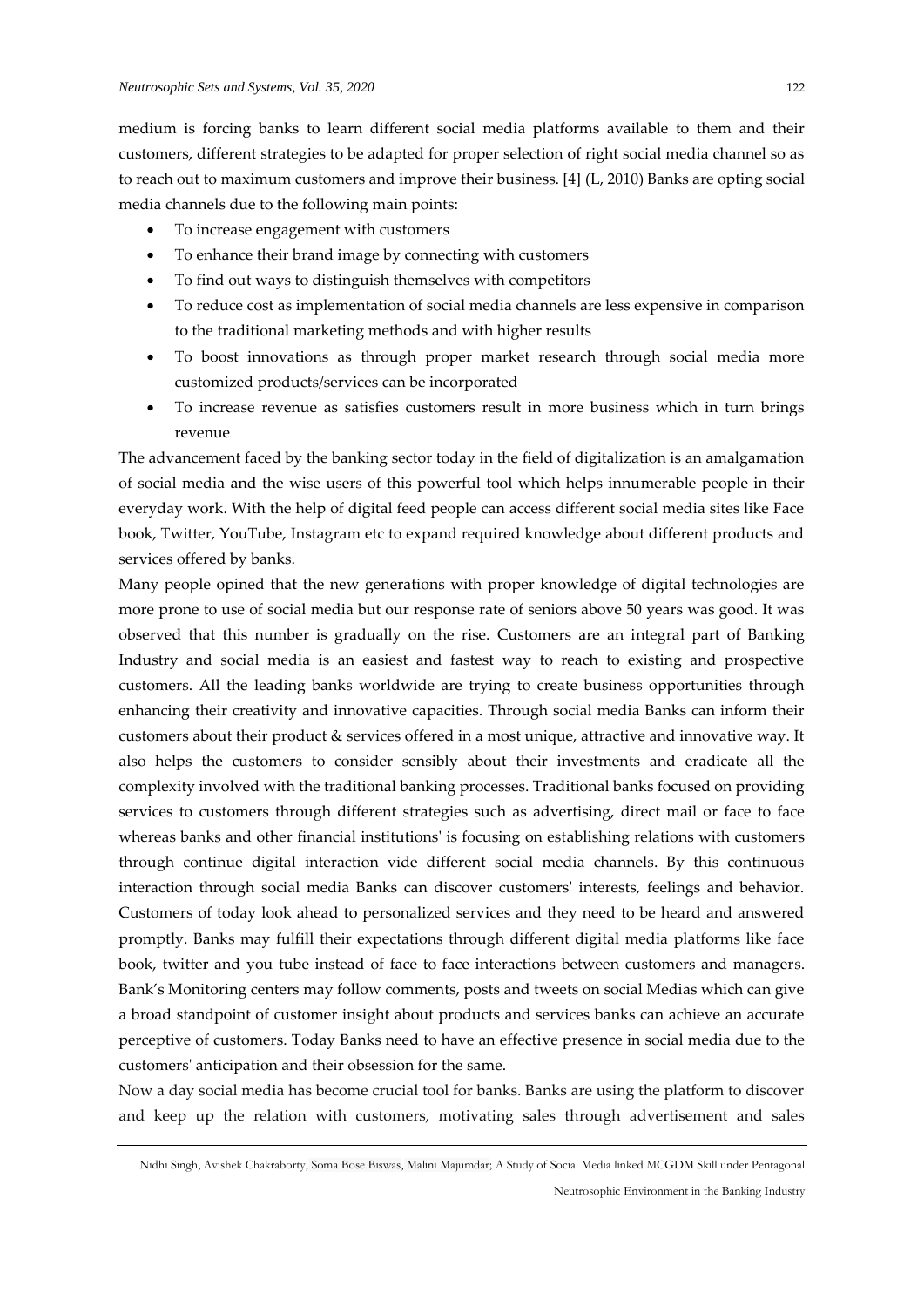endorsement, guess change in consumer behavior and follow their trends and finally providing customized services and support. Social media also helps in building customer relationships through its reliability programs. It is an emerging concept in marketing especially in relation to Banking Industry. Banks have now realized the influence of this medium over traditional form of marketing strategy as it is the fastest growing online trend. Its influence has increased to the power that the Banks with no social media connections are at a risk of being left out from competitors.



**1.4 Survey of Uncertainty & Neutrosophic Theory:**

In this current epoch, vagueness theory plays a vital position in social sciences and management fields. Initially, it was discovered by prof. L.A Zadeh [5] & further, advancement of triangular [6], trapezoidal [7], pentagonal [8], hexagonal [9], heptagonal [10] fuzzy number are established by distinct researchers. It was extended by Prof. Attasonov [11] incorporating the idea of intuitionistic fuzzy & further by Prof. Smarandache [12] discovering the concept of neutrosophic set. Nowadays, researchers from distinct area are specializing in neutrosophic idea and advanced lots of exciting articles in this domain. Recently, categorization of triangular [13], trapezoidal [14], pentagonal [15-18] neutrosophic numbers has been developed by Chakraborty et.al. Recently, some MCGDM based articles [19-23] are established in this neutrosophic arena which plays an essential impact in this research domain.

Nidhi Singh, Avishek Chakraborty, Soma Bose Biswas, Malini Majumdar; A Study of Social Media linked MCGDM Skill under Pentagonal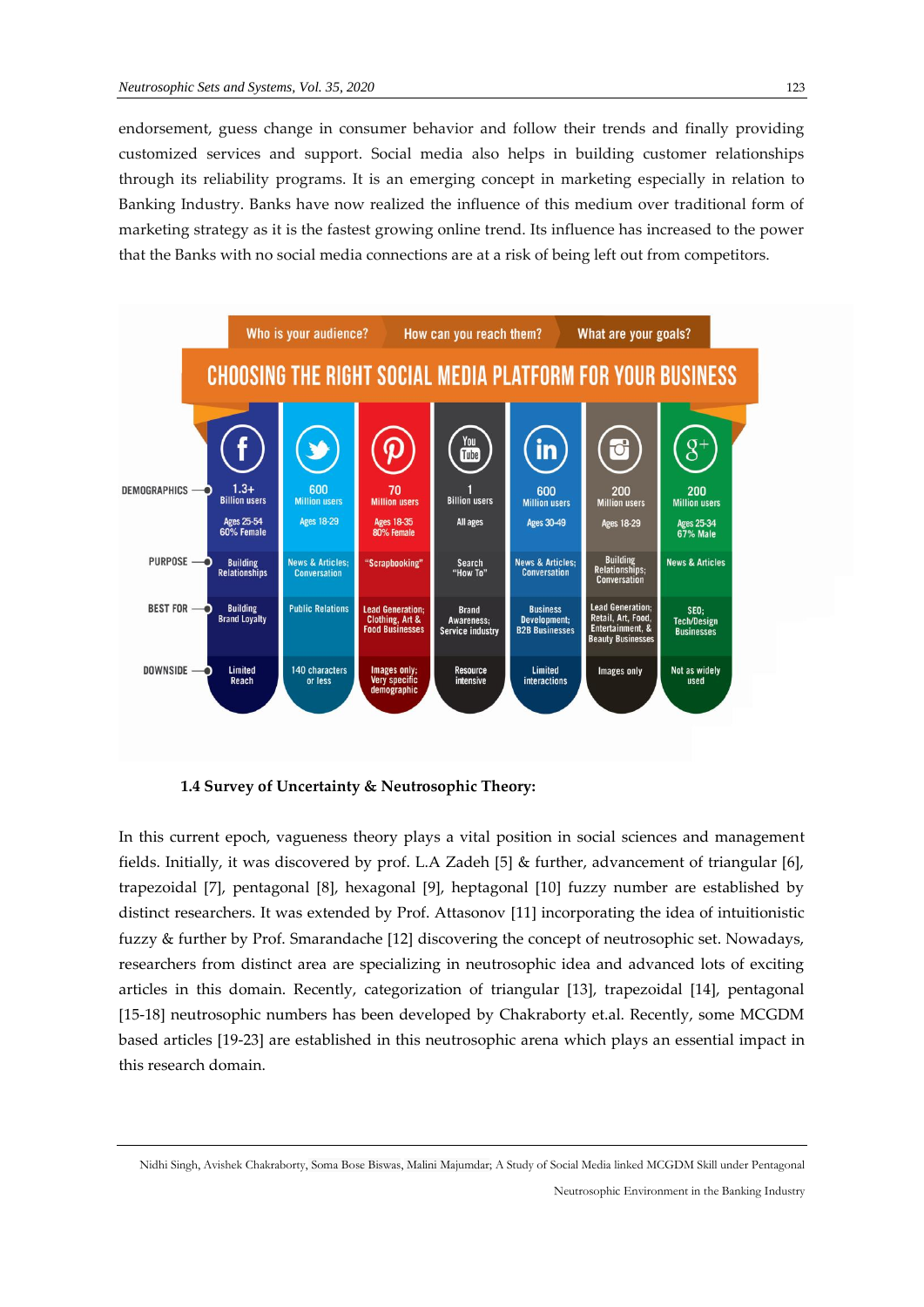#### **2. Literature Review and Preliminaries:**

This study focuses on identifying the services provided by banks through social media and measuring its effect on customer satisfaction. The study also tries to find out the ways through which Bank support the customers with the help of social media and the problems faced by the customers to approach banks through social media.

Different customer services that can be provided by banks are;

- Sharing of financial offers and upcoming promotions
- Posting of education information and financial guidance
- Allow clients to post reviews, complaints and suggestions
- Reward them for recommending them

These virtual services are giving same level of personal interaction which was normally found in physical banking as well but the advantage is that clients need not physically visit the banks. The bank provides different services like Corporate banking, Investment banking, Asset Management, Treasury services, Retail Banking etc. With the growth of information technology and advent of Internet now banks are also using online banking. Internet banking is a convenient virtual banking activity that is available for all the customers of the banks with easy and secured access to their accounts. [2] Justified that now a day's social media is being regularly accessed by almost 72% of the internet users. Social Media helps the customers in providing utmost customer satisfaction through obtaining real time comments, suggestions, complaints and addressing them instantly.

#### **2.1 Safety & Reliability as Social Media Attribute:**

Users' Safety & Reliability is an important tool in consideration of social media channels. Data should be handled without breaching the users' privacy and data protection should be enormously scrutinized. The most grounded measure that needs to be taken is to make undaunted quality of one's privacy whoever has affiliated with the social media channel [24] (Senthil Kumar N\*, 2016). Many a time's users' share their personal data intentionally and sometimes unknowingly. Often data are extracted from them extrinsically by offering them some payback , for e.g, Location-Based Social Network Services (LBSNS) like Google Latitude can trace the location of a person and his/her friends [25] (Paul Lowry, 2011).

According to the safety analytics viewpoint, many people supervise the benefits and threats associated while unveiling their credentials. It is often observed that customers are ready to forego some privacy for a satisfactory range of danger. But reliability may be attacked significantly if personal information is not utilized rationally and unvaryingly [26] (Patrick Van Eecke, 2010). Proper implementation of security settings may improvise the Safety & Reliability of users' data as per their will [27] (Gail-Joon Ahn, 2011). Hence the quality of services provided by the social media platforms, in terms of Safety & Reliability becomes an important criterion for its selection.

#### **2.2 Responsiveness & Effectiveness as Social Media Attribute:**

Responsiveness and Effectiveness of a social media site is measured by the internet speed, expediency, response time etc with which customers access and use bank's social media sites. [28]

Nidhi Singh, Avishek Chakraborty, Soma Bose Biswas, Malini Majumdar; A Study of Social Media linked MCGDM Skill under Pentagonal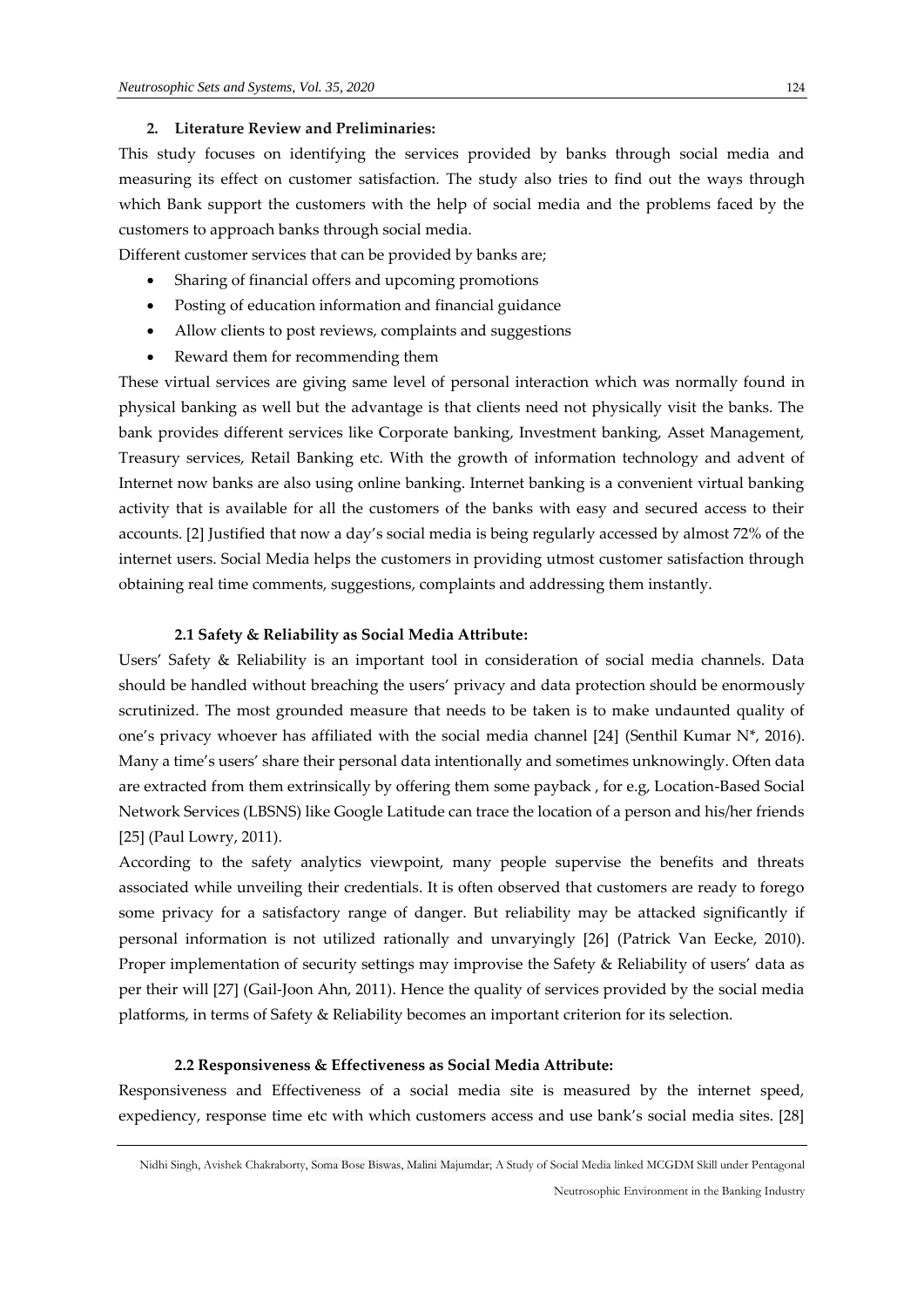(Frederic Marimon, 2012). Efficiency of a bank's social media is observed by timely and convenient completion of all required interaction [29] (Chung Tin Fah, 2012). Social media can enhance the conventional personnel–client bonding with an effective technological knowledge-based relationship [30] (Rahimi & Me, 2016) .

Prompt responses can effectively be done in social media by providing customers relevant and quick information as & when required. It is surely required for enhancement of quick responses to customers' queries for the improvement of e-services and improved customer satisfaction [31] (Chinedu-Okeke & Obi, 2016). Banks can provide unique banking experience to their clients by giving them services combined with technology [32] (Kalia, 2013). Banks may respond to its customers' query effectively through its social media sites but it needs to carefully monitor its personnel's' response on social media sites to assess effectiveness of its response.

#### **2.3 Ease of Use & Customer's Satisfaction as Social Media Attribute:**

Social media platform should fulfill the customers' requirement and should be easy to be used with minimum response time. Customers generally choose the media which is easy to operate. By ease of use it means the service reliability and methods to use relevant information provided on a bank's social media websites [33] (Emel Kursunluoglu, 2015). Customers need punctual response for acknowledgement of their complaints. The satisfaction dimension concentrates on evaluating the banks promptness in responding to customers' requirements [34] (Ajimon George, 2013). For getting customer loyalty the banks create user generated customized content for getting the customers' satisfaction dimension [35] (Norman Gwangwava, 2014). Customer's confidence on Bank's social media platform to the extent their requirements are satisfied is termed as fulfillment or satisfaction. Recently, several articles are established [36-40] in this research arena which plays an essential role in research domain.

# **Definition 2.4: Neutrosophic Set:** A set  $\overrightarrow{news}$  in the universal discourse  $\overrightarrow{X}$ , symbolically denoted by

x, it is called a neutrosophic set if  $\widehat{newS} = \{(x; [T_{n\text{eris}}(x), I_{n\text{eris}}(x), F_{n\text{eris}}(x)]\}) \mid x \in X\}$ , where  $T_{\hat{n}\overline{\hat{e}w}}(x):X\to ]-0.1+$  is said to be the true membership function, which has the degree of belongingness,  $I_{\overline{\text{new}}} (x): X \rightarrow ]-0.1 + [$  is said to be the indeterminacy membership, having degree of uncertainty, and  $F_{\eta \overline{\text{eus}}}(x): X \to ]-0.1 + [$  is said to be the incorrect membership, which has the degree of non-belongingness of the decision maker.  $T_{n\overline{eu5}}(x)$ ,  $I_{n\overline{eu5}}(x)$ &  $F_{n\overline{eu5}}(x)$  exhibits the following relation:

$$
-0 \leq Sup\{T_{\widehat{n}\widehat{eus}}(x)\} + Sup\{I_{\widehat{n}\widehat{eus}}(x)\} + Sup\{F_{\widehat{n}\widehat{eus}}(x)\} \leq 3 +
$$

Nidhi Singh, Avishek Chakraborty, Soma Bose Biswas, Malini Majumdar; A Study of Social Media linked MCGDM Skill under Pentagonal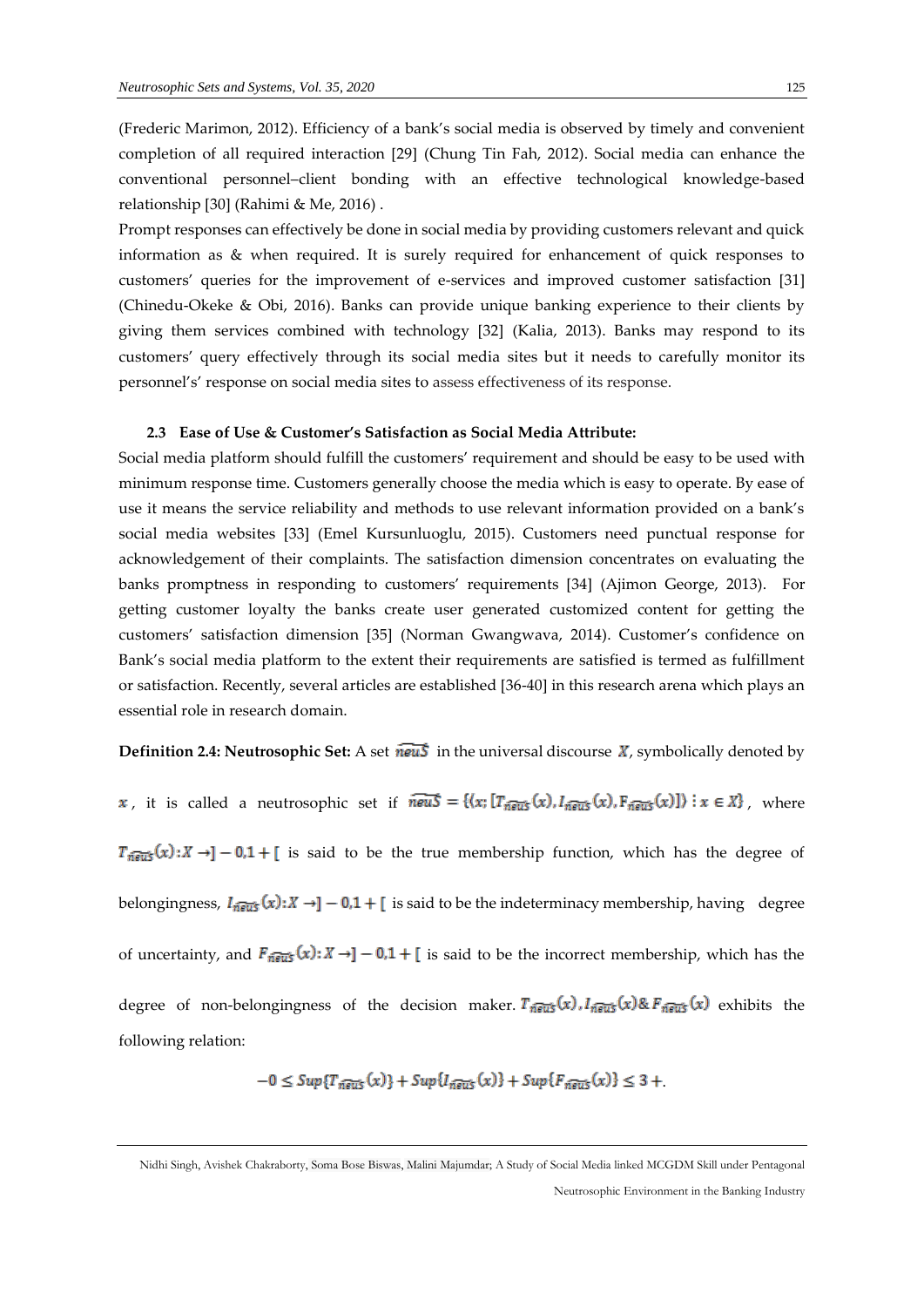**Definition 2.5: Single Typed Neutrosophic Number:** Single Typed Neutrosophic Number $(\tilde{n})$ is

denoted as 
$$
\tilde{n} = \langle [(u^1, v^1, w^1, x^1); \alpha], [(u^2, v^2, w^2, x^2); \beta], [(u^3, v^3, w^3, x^3); \gamma] \rangle
$$
  
where  $\alpha, \beta, \gamma \in [0,1]$ , where  $(\varphi_{\tilde{n}}): \mathbb{R} \to [0, \alpha]$ ,  $(\gamma_{\tilde{n}}): \mathbb{R} \to [\beta, 1]$  and  $(\delta_{\tilde{n}}): \mathbb{R} \to [\gamma, 1]$  is

given as:

$$
\varphi_{\tilde{n}}(\in) = \begin{cases} \epsilon_{\tilde{n}l}(\in) u^1 \leq \in \leq v^1 \\ \alpha & v^1 \leq \in \leq w^1 \\ \epsilon_{\tilde{n}u}(\in) w^1 \leq \in \leq x^1 \\ 0 & otherwise \end{cases}, \epsilon_{\tilde{n}l}(\in) = \begin{cases} \gamma_{\tilde{n}l}(\in) u^2 \leq \in \leq v^2 \\ \beta & v^2 \leq \in \leq w^2 \\ \gamma_{\tilde{n}u}(\in) w^2 \leq \in \leq x^2 \\ 1 & otherwise \end{cases}
$$

$$
\delta_{\tilde{n}}(\epsilon) = \begin{cases} \mu_{\tilde{n}i}(\epsilon) u^3 \leq \epsilon \leq v^3 \\ \gamma v^3 \leq \epsilon \leq w^3 \\ \mu_{\tilde{n}i}(\epsilon) w^3 \leq \epsilon \leq x^3 \\ 1 & otherwise \end{cases}
$$

**2.6 Definition: Single-Valued Pentagonal Neutrosophic Number:** A Single-Valued Pentagonal Neutrosophic Number  $(\tilde{S})$  is defined

as
$$
\tilde{s} = \langle [(m^1, n^1, o^1, p^1, q^1); \pi], [(m^2, n^2, o^2, p^2, q^2); \rho], [(m^3, n^3, o^3, p^3, q^3); \sigma] \rangle
$$

where  $\pi, \rho, \sigma \in [0,1]$ . The accuracy membership function  $(\tau_{\tilde{S}}): R \to [0, \pi]$ , the indeterminacy membership function  $(\iota_{\check{S}}): R \to [\rho, 1]$  and the falsity membership function  $(\varepsilon_{\check{S}}): R \to [\sigma, 1]$  are given as:

Nidhi Singh, Avishek Chakraborty, Soma Bose Biswas, Malini Majumdar; A Study of Social Media linked MCGDM Skill under Pentagonal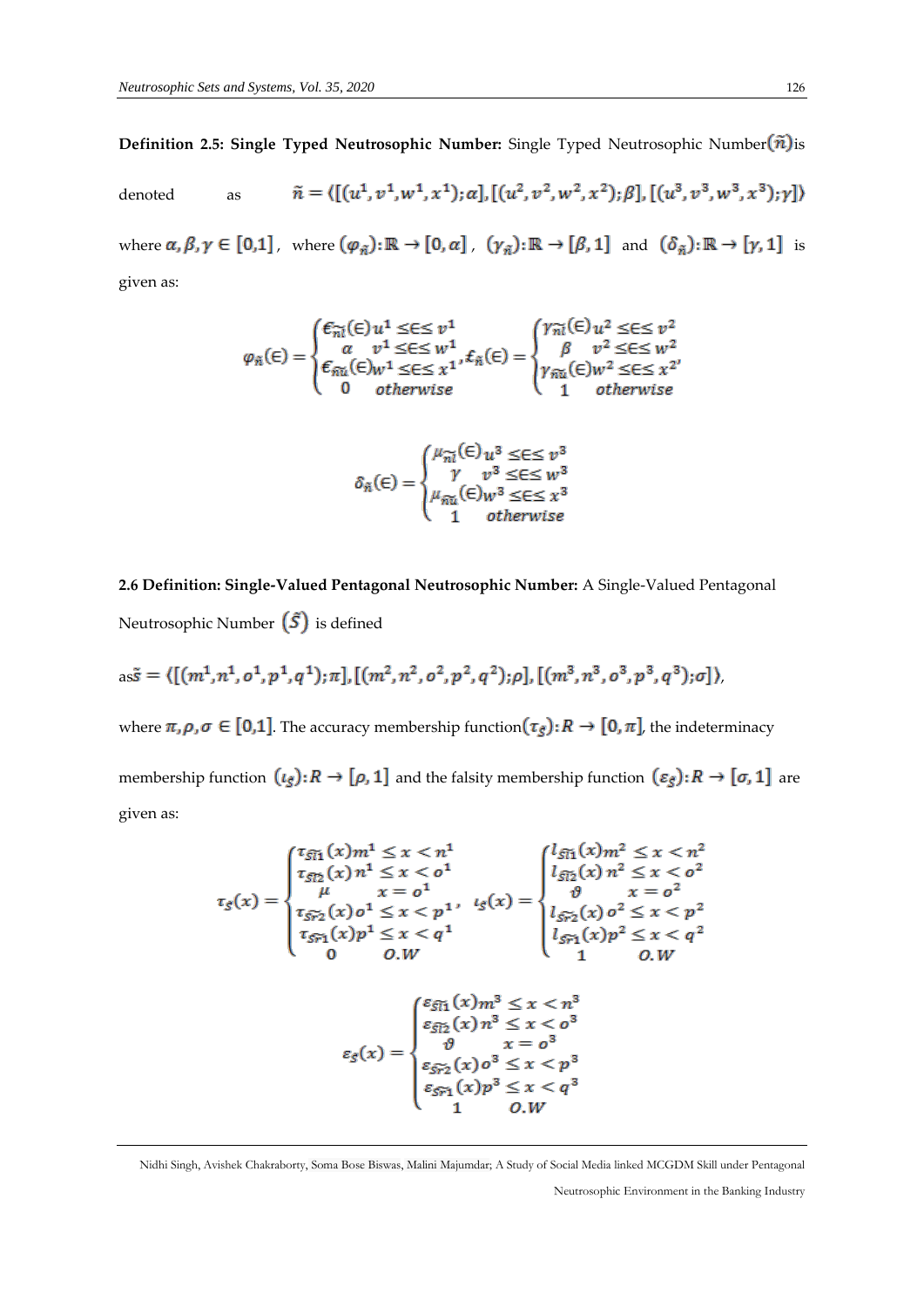#### **2.7 Proposed Score Function:**

Score function of a PNN completely depends on the value of truth, falsity and hesitation membership indicator degree. The necessity of score function is to draw comparison or transfer a PNN into a crisp number. In this section we will generate a score function as follows. For any Pentagonal Single typed Neutrosophic Number (PSNN)

$$
\tilde{A}_{Pt} = (s_1, s_2, s_3, s_4, s_5; \pi, \mu, \sigma)
$$

We define the score function as  $S_{pt} = \frac{1}{15} (s_1 + s_2 + s_3 + s_4 + s_5) \times (2 + \pi - \sigma - \mu)$ 

#### **2.7.1 Relationship between any two pentagonal neutrosophic fuzzy numbers:**

Let us consider any two pentagonal neutrosophic fuzzy number defined as follows

$$
A_{Pt1} = (\pi_{Pt1}, \mu_{Pt1}, \sigma_{Pt1}), A_{Pt2} = (\pi_{Pt2}, \mu_{Pt2}, \sigma_{Pt2})
$$

1) 
$$
S_{pt1} > S_{pt2}
$$
,  $A_{pt1} > A_{pt2}$ 

- 2)  $S_{p_{t1}} < S_{p_{t2}}$ ,  $A_{p_{t1}} < A_{p_{t2}}$
- 3)  $S_{pt1} = S_{pt2}$ ,  $A_{pt1} = A_{pt2}$

# **2.8 Basic Operations:**

Let 
$$
\widetilde{m_1} = \langle (m_1, m_2, m_3, m_4, m_5); \pi_{\widetilde{m_1}}, \mu_{\widetilde{m_1}}, \sigma_{\widetilde{m_1}} \rangle
$$
 and  $\widetilde{m_2} = \langle (n_1, n_2, n_3, n_4, n_5); \pi_{\widetilde{n_2}}, \mu_{\widetilde{n_2}}, \sigma_{\widetilde{n_2}} \rangle$   
be two IPFNs and  $\alpha \ge 0$ . Then the following operational relations hold:

2.8.1 
$$
\widetilde{m_1} + \widetilde{m_2} = \langle (m_1 + n_1, m_2 + n_2, m_3 + n_3, m_4 + n_4, m_5 + n_5); \pi_{\widetilde{m_1}} + \pi_{\widetilde{n_2}} - \pi_{\widetilde{m_1}} \pi_{\widetilde{n_2}}, \mu_{\widetilde{m_1}} \rangle
$$
  
\n $\mu_{\widetilde{n_2}}, \sigma_{\widetilde{m_1}} \cdot \sigma_{\widetilde{n_2}} >$   
\n2.8.2  $\widetilde{m_1} \quad \widetilde{m_2} = \langle (m_1 n_1, m_2 n_2, m_3 n_3, m_4 n_4, m_5 n_5); \pi_{\widetilde{m_1}} \pi_{\widetilde{n_2}}, \mu_{\widetilde{m_1}} + \mu_{\widetilde{n_2}} - \mu_{\widetilde{m_1}}$   
\n $\mu_{\widetilde{n_2}}, \sigma_{\widetilde{m_1}} + \sigma_{\widetilde{n_2}} - \sigma_{\widetilde{m_1}} \sigma_{\widetilde{n_2}} >$   
\n2.8.3  $\alpha \widetilde{m_1} = \langle (\alpha m_1, \alpha m_2, \alpha m_3, \alpha m_4, \alpha m_5); 1 - (1 - \pi_{\widetilde{m_1}})^{\alpha}, \mu_{\widetilde{m_1}} \alpha, \sigma_{\widetilde{m_1}} \alpha \rangle >$   
\n2.8.4  $\widetilde{m_1}^{\alpha} = \langle (m_1^{\alpha}, m_2^{\alpha}, m_3^{\alpha}, m_4^{\alpha}, m_5^{\alpha}), \pi_{\widetilde{m_1}} \alpha, (1 - \mu_{\widetilde{m_1}})^{\alpha}, (1 - \sigma_{\widetilde{m_1}})^{\alpha} \rangle$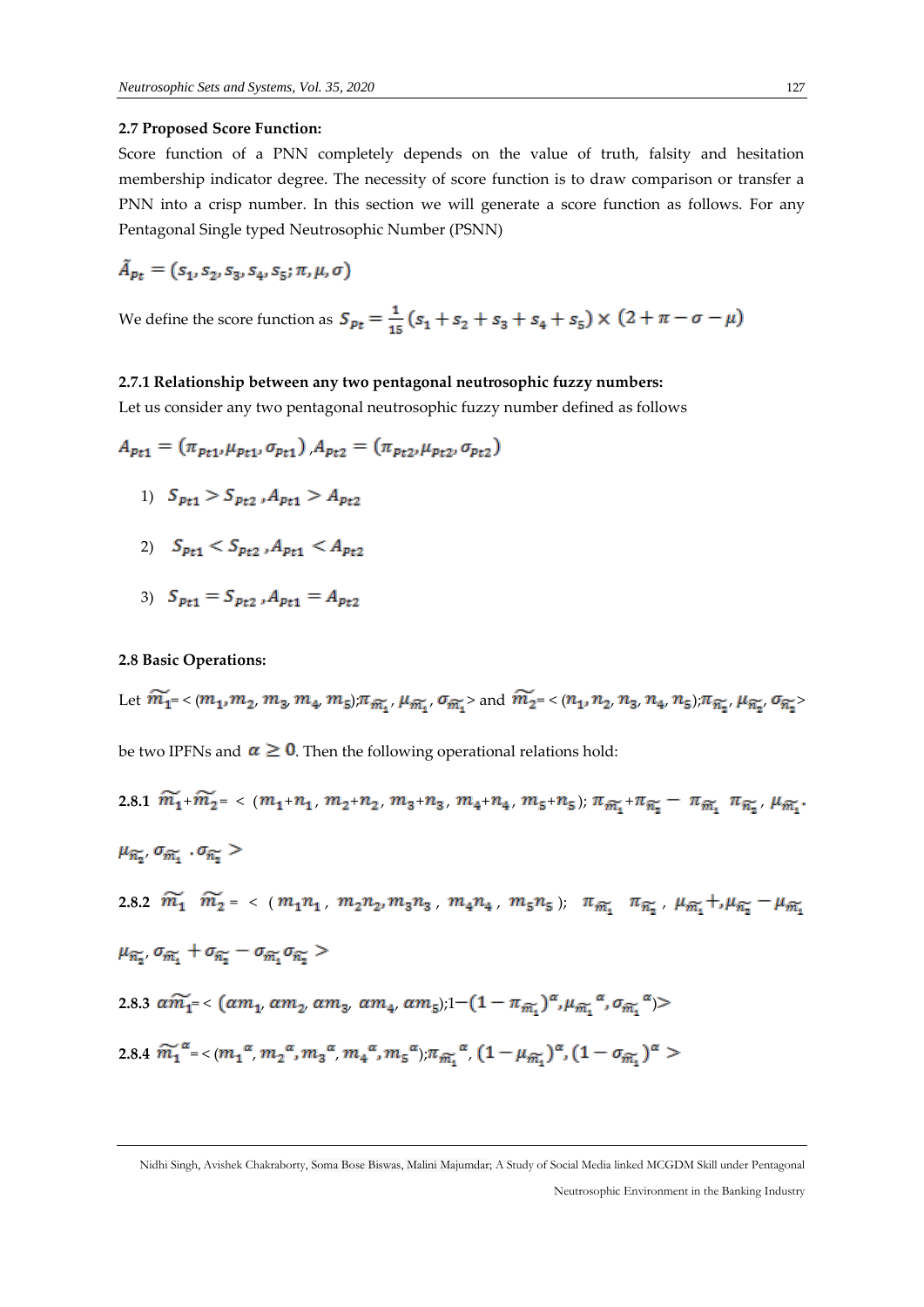# **3. OBJECTIVE OF THE STUDY:**

- •To understand the factors affecting acceptance of Social Media Banking Technology across Gender.
- •To understand the best suitable social media channel for Banking Industry as per customers' preference.

# **4. RESEARCH METHODOLOGY**

The data have been collected from various respondents working in different organizations categorized mainly as education sector, service sectors as banks, hospitals, etc. engineering works and Government and Public sector companies in the Kolkata metro area. The study consisted of 94 respondents. A five point Likert scale is used where 5 indicates strongly agree, and 1 indicates strongly disagree. 40.43% respondents are female and 59.57% are male. Age wise respondents below the age <25 was 29.79 %, between 25 – 45 yrs was 52.13%, and >45 yrs was 18.08%

Research Instrument*:* The questinnaire is mainly focussed on: Social Media platforms used by the banks and users adaptability of the same.

| <b>TABLE 4.1 DEMOGRAPPHIC DETAILS OF RESPONDENTS</b> |               |                  |       |  |  |
|------------------------------------------------------|---------------|------------------|-------|--|--|
| <b>CHARACTERISTICS</b>                               |               | <b>FREQUENCY</b> | $\%$  |  |  |
| <b>GENDER</b>                                        | <b>MALE</b>   | 56               | 59.57 |  |  |
|                                                      | <b>FEMALE</b> | 38               | 40.43 |  |  |
| <b>AGE</b>                                           | $<$ 25        | 28               | 29.79 |  |  |
|                                                      | 25-45         | 49               | 52.13 |  |  |
|                                                      | >45           | 17               | 18.08 |  |  |

SOURCE: QUESTIONNAIRE

Nidhi Singh, Avishek Chakraborty, Soma Bose Biswas, Malini Majumdar; A Study of Social Media linked MCGDM Skill under Pentagonal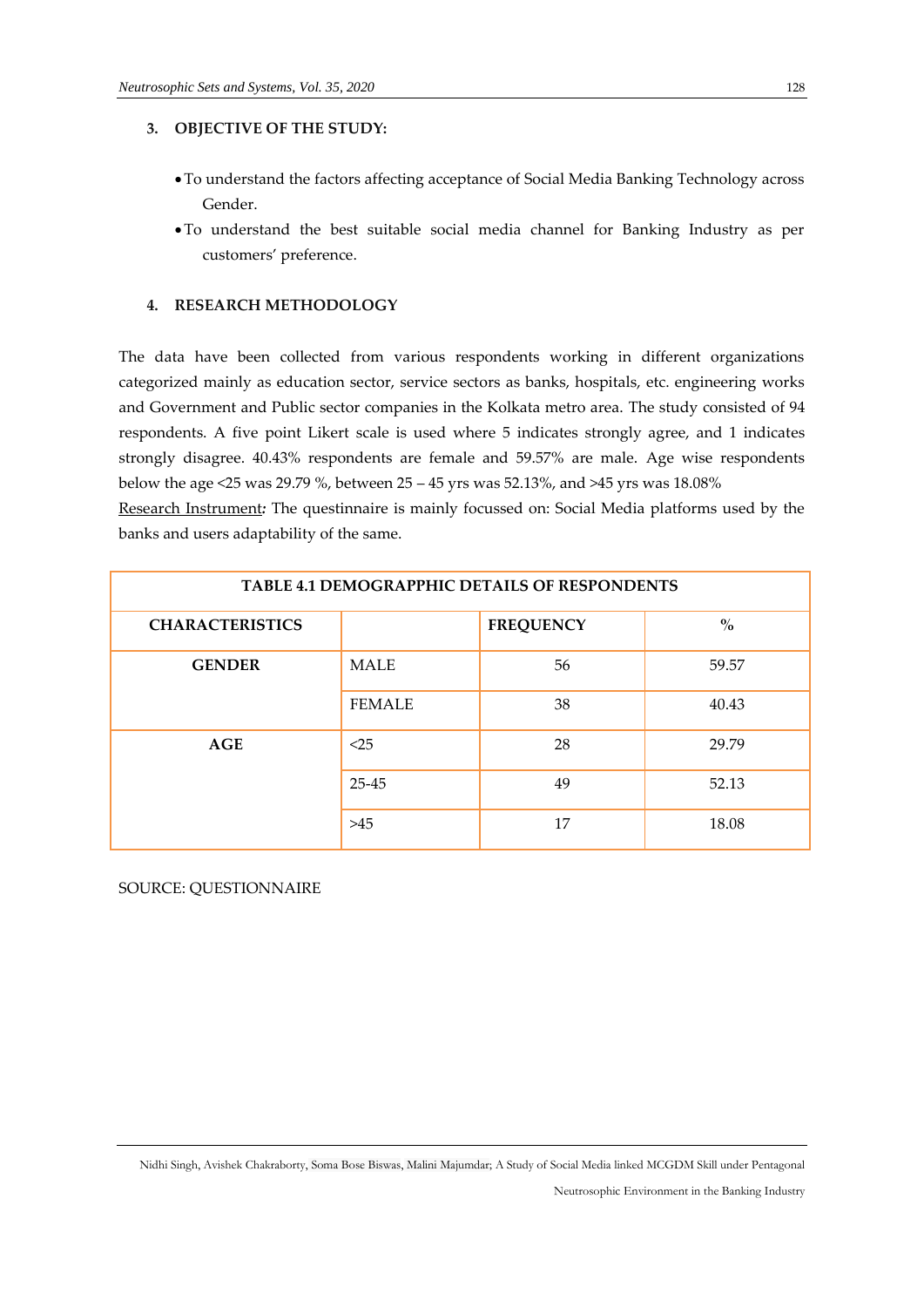| Table 4.2 Indicate acceptance of Online Banking Technology across Gender |                   |                      |             |             |                                   |                |                |                                          |              |                |                |                |                |             |                |                |
|--------------------------------------------------------------------------|-------------------|----------------------|-------------|-------------|-----------------------------------|----------------|----------------|------------------------------------------|--------------|----------------|----------------|----------------|----------------|-------------|----------------|----------------|
| <b>GEND</b>                                                              | <b>ATTRIBUTES</b> | Safety & Reliability |             |             | Responsiveness &<br>Effectiveness |                |                | Ease of Use & Customer's<br>Satisfaction |              |                |                |                |                |             |                |                |
| ER                                                                       |                   | <b>SD</b>            | $\mathbf D$ | $\mathbf N$ | $\mathbf{A}$                      | <b>SA</b>      | <b>SD</b>      | D                                        | N            | $\mathbf{A}$   | <b>SA</b>      | <b>SD</b>      | D              | $\mathbf N$ | $\mathbf{A}$   | <b>SA</b>      |
|                                                                          |                   | 5                    | 20          | 28          | 34                                | $\overline{7}$ | 3              | 18                                       | 39           | 28             | 6              | 6              | 24             | 29          | 29             | 6              |
|                                                                          | <b>TWITTER</b>    | 5.3                  | 21.2        | 29.7        | 36.1                              | 7.45           | 3.1            | 19.1                                     | 41.4         | 29.7           | 6.3            | 6.3            | 25.5           | 30.8        | 30.8           | 6.3            |
|                                                                          |                   | $\overline{2}$       | 8           | 9           | 7                                 |                | 9              | 5                                        | 9            | 9              | 8              | 8              | 3              | 5           | 5              | 8              |
|                                                                          |                   | 3                    | 24          | 26          | 30                                | 11             | 5              | 19                                       | 45           | 20             | 5              | $\overline{4}$ | 22             | 39          | 20             | 9              |
| M                                                                        | <b>FACEBOOK</b>   | 3.1                  | 25.5        | 27.6        | 31.9                              | 11.7           | 5.3            | 20.2                                     | 47.8         | 21.2           | 5.3            | 4.2            | 23.4           | 41.4        | 21.2           | 9.5            |
|                                                                          |                   | 9                    | 3           | 6           | 1                                 | $\Omega$       | $\overline{2}$ | 1                                        | 7            | 8              | $\overline{2}$ | 6              | $\Omega$       | 9           | 8              | 7              |
|                                                                          | <b>YOU TUBE</b>   | 5                    | 18          | 23          | 39                                | 9              | $\overline{7}$ | 15                                       | 42           | 26             | $\overline{4}$ | 5              | 22             | 29          | 31             | $\overline{7}$ |
|                                                                          |                   | 5.3                  | 19.1        | 24.4        | 41.4                              | 9.57           | 7.4            | 15.9                                     | 44.6         | 27.6           | 4.2            | 5.3            | 23.4           | 30.8        | 32.9           | 7.4            |
|                                                                          |                   | $\overline{2}$       | 5           | 7           | 9                                 |                | 5              | 6                                        | 8            | 6              | 6              | 2              | $\Omega$       | 5           | 8              | 5              |
|                                                                          | <b>TWITTER</b>    | 9                    | 31          | 26          | 24                                | $\overline{4}$ | 9              | 21                                       | 44           | 16             | $\overline{4}$ | 3              | 26             | 38          | 21             | 6              |
|                                                                          |                   | 9.5                  | 32.9        | 27.6        | 25.5                              |                | 9.5            | 22.3                                     | 46.8         | 17.0           | 4.2            | 3.1            | 27.6           | 40.4        | 22.3           | 6.3            |
|                                                                          |                   | 7                    | 8           | 6           | 3                                 | 4.26           | 7              | $\overline{4}$                           | $\mathbf{1}$ | $\overline{2}$ | 6              | 9              | 6              | 3           | $\overline{4}$ | 8              |
|                                                                          |                   | 8                    | 23          | 22          | 34                                | $\overline{7}$ | 5              | 19                                       | 34           | 30             | 6              | 6              | 21             | 34          | 25             | 8              |
| ${\bf F}$                                                                | <b>FACEBOOK</b>   | 8.5                  | 24.4        | 23.4        | 36.1                              |                | 5.3            | 20.2                                     | 36.1         | 31.9           | 6.3            | 6.3            | 22.3           | 36.1        | 26.6           | 8.5            |
|                                                                          |                   | $\mathbf{1}$         | 7           | $\Omega$    | $\overline{7}$                    | 7.45           | $\overline{2}$ | $\mathbf{1}$                             | 7            | $\mathbf{1}$   | 8              | 8              | $\overline{4}$ | 7           | $\Omega$       | $\mathbf{1}$   |
|                                                                          |                   | 7                    | 32          | 20          | 29                                | 6              | $\overline{4}$ | 30                                       | 31           | 24             | 5              | 7              | 27             | 28          | 25             | 7              |
|                                                                          | <b>YOU TUBE</b>   | 7.4                  | 34.0        | 21.2        | 30.8                              |                | 4.2            | 31.9                                     | 32.9         | 25.5           | 5.3            | 7.4            | 28.7           | 29.7        | 26.6           | 7.4            |
|                                                                          |                   | 5                    | 4           | 8           | 5                                 | 6.38           | 6              | 1                                        | 8            | 3              | $\overline{2}$ | 5              | $\overline{2}$ | 9           | $\Omega$       | 5              |

| Table 4.3 Indicate acceptance of Social Media in Online Banking Technology across Age Gap |                                    |                         |                                   |                                             |  |
|-------------------------------------------------------------------------------------------|------------------------------------|-------------------------|-----------------------------------|---------------------------------------------|--|
| <b>GENDER</b>                                                                             | <b>ATTRIBUTES</b>                  | Safety &<br>Reliability | Responsiveness<br>& Effectiveness | Ease of Use &<br>Customer's<br>Satisfaction |  |
|                                                                                           | <b>TWITTER</b>                     | 16                      | 6                                 | 6                                           |  |
| $25$                                                                                      |                                    | 57.14                   | 21.43                             | 21.43                                       |  |
|                                                                                           | <b>FACEBOOK</b><br><b>YOU TUBE</b> | 16                      | 7                                 | 5                                           |  |
|                                                                                           |                                    | 57.14                   | 25.00                             | 17.86                                       |  |
|                                                                                           |                                    | 17                      | 5                                 | 6                                           |  |
|                                                                                           |                                    | 60.71                   | 17.86                             | 21.43                                       |  |
| 25-45                                                                                     |                                    | 29                      | 11                                | 8                                           |  |
|                                                                                           | <b>TWITTER</b>                     | 59.18                   | 22.45                             | 16.33                                       |  |
|                                                                                           | <b>FACEBOOK</b>                    | 29                      | 14                                | 6                                           |  |

Nidhi Singh, Avishek Chakraborty, Soma Bose Biswas, Malini Majumdar; A Study of Social Media linked MCGDM Skill under Pentagonal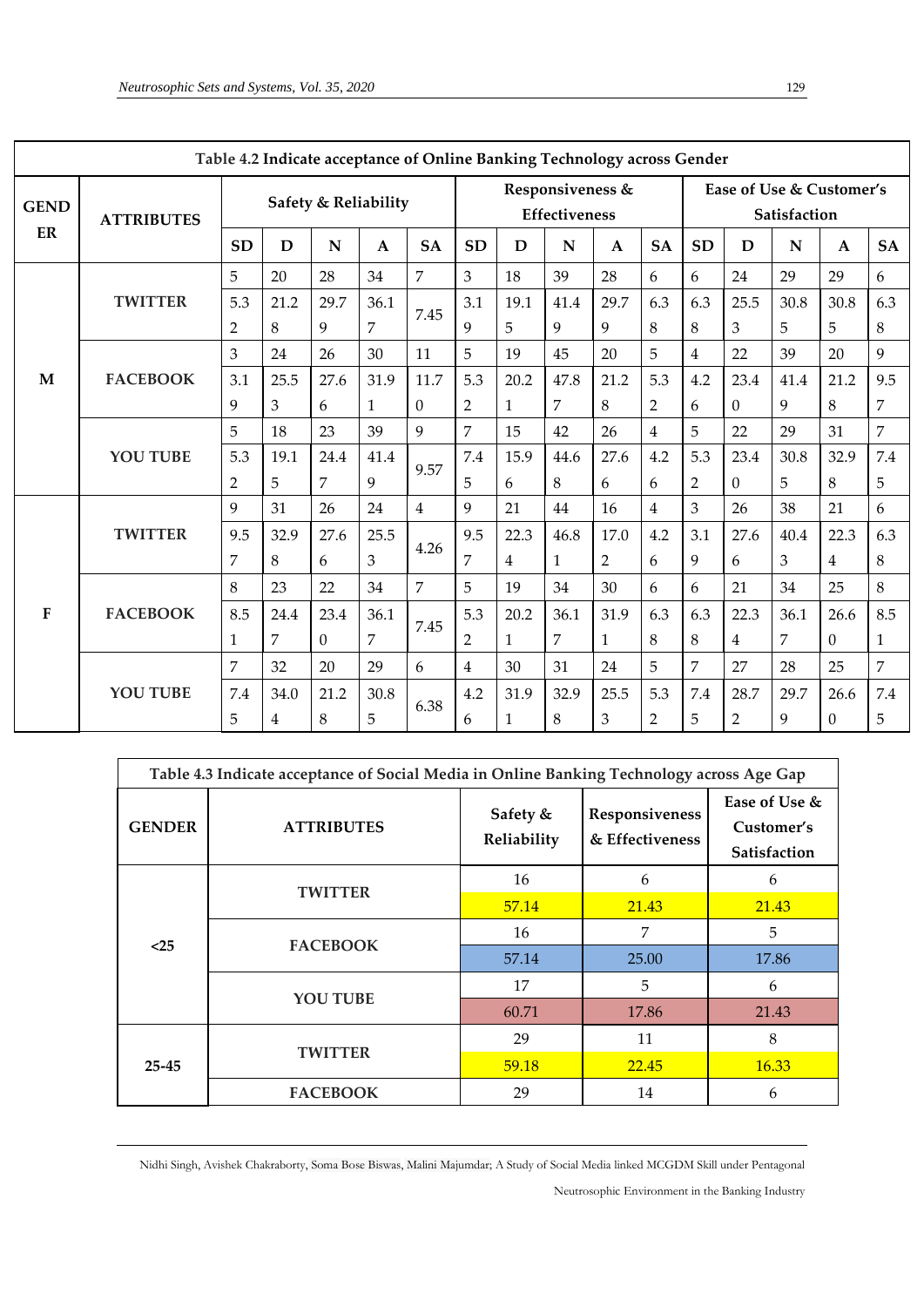|  |                          | 59.18 | 28.57 | 12.24        |
|--|--------------------------|-------|-------|--------------|
|  |                          | 31    | 12    | 8            |
|  | YOU TUBE                 |       | 24.49 | 16.33        |
|  |                          | 9     | 5     | З            |
|  | <b>TWITTER</b>           | 52.94 | 29.41 | <b>17.65</b> |
|  | <b>FACEBOOK</b><br>$>45$ | 8     | 4     | 5            |
|  |                          | 47.06 | 23.53 | 29.41        |
|  |                          | 10    | 4     | 3            |
|  | YOU TUBE                 | 58.82 | 23.53 | 17.65        |

#### **5. Multi-Criteria Group Decision Making Problem in Pentagonal Neutrosophic Environment**

In this current decade, researchers are very much interested in doing MCGDM problem in different fields. Its main goal of this problem is to find out the best option among finite number of different options in presence of distinct attributes, different decision maker's choice and hesitation in human thinking.

# **5.1 Illustration of the MCGDM problem**

Let  $G = \{G_1, G_2, G_3, \dots, G_m\}$  is the distinct alternative set and  $H = \{H_1, H_2, H_3, \dots, H_n\}$  is the distinct attribute set respectively. Let  $\omega = \{\omega_1, \omega_2, \omega_3 \dots \dots \dots \omega_n\}$  be the weight set associated with the decision maker  $D = \{D_1, D_2, D_3, \ldots, D_K\}$  and each  $\omega \ge 0$  and also satisfies the relation  $\sum_{i=1}^n \omega_i = 1$ . Also, weight vector of the attribute function is defined as  $\delta = {\delta_1, \delta_2, \delta_3 \dots \dots \dots \delta_k}$  where each  $\delta_i \geq 0$  and also satisfies the relation  $\sum_{i=1}^k \delta_i = 1$ .

#### **5.2 Normalisation Algorithm of MCGDM Problem:**

#### **Step 1: Framework of Decision Matrices**

Here, we considered all decision matrices according to the decision maker's choice related with finite alternatives and finite attribute functions. It is noted that the member's  $y_{ij}$  for each matrices are of triangular fuzzy numbers. Thus, the final matrix is defined as follows:

Nidhi Singh, Avishek Chakraborty, Soma Bose Biswas, Malini Majumdar; A Study of Social Media linked MCGDM Skill under Pentagonal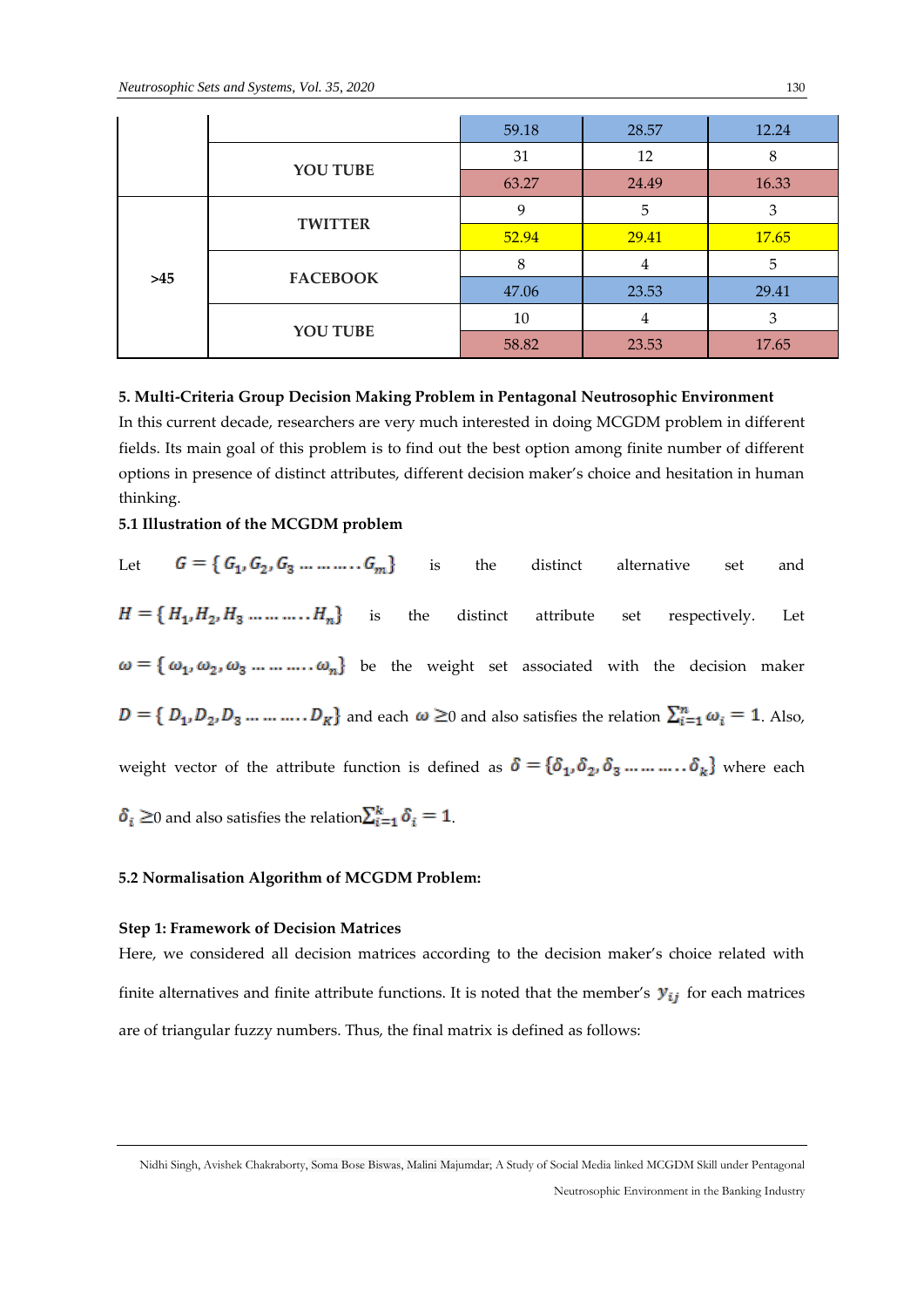………………...(4.1)

# **Step 2: Framework of Standardized Decision matrix**

We consider the following skill of normalization to obtain the standardized decision matrix where

$$
V^* = (\overline{y}_{ij})_{mn}
$$
 in which the entity  $\overline{y}_{ij} = ([\overline{y}_{ij}^1, \overline{y}_{ij'}^2, \overline{y}_{ij'}^3, \overline{y}_{ij'}^4, \overline{y}_{ij}^5], \overline{T}_{pt}, \overline{I}_{pt}, \overline{F}_{pt})$  is formulated as

$$
\bar{Y}_{ij} = \left(\frac{y_{ij}^4}{s}, \frac{y_{ij}^2}{s}, \frac{y_{ij}^8}{s}, \frac{y_{ij}^4}{s}, \frac{y_{ij}^5}{s}\right], T_{Pt}, I_{Pt}, F_{Pt}
$$
 where  $S = \sqrt{y_{ij}^1{}^2 + y_{ij}^2{}^2 + y_{ij}^3{}^2 + y_{ij}^4{}^2 + y_{ij}^5{}^2}$ 

Hence the new matrix becomes,

………………...(5.2)

#### **Step 3: Framework of Single Decision matrix**

To formulate a single group decision matrix M we utilized these logical operations of PNN [2.8]  $S_{ij} = \left\{ \sum_{i=1}^{k} \omega_i M^i \right\}$  where  $\omega_i$  are the weights of the decision makers for individual decision

matrix  $M^i$ . So, the matrix becomes as follows:

$$
M = \begin{pmatrix}\n\cdot & R_1 & R_2 & R_3 & \cdot & \cdot & \cdot & R_n \\
P_1 & S_{11}' & S_{12}' & S_{13}' & \cdot & \cdot & \cdot & S_{1n}' \\
P_2 & S_{21}' & S_{22}' & S_{23}' & \cdot & \cdot & \cdot & S_{2n}' \\
P_3 & \cdot & \cdot & \cdot & \cdot & \cdot & \cdot & \cdot \\
\cdot & \cdot & \cdot & \cdot & \cdot & \cdot & \cdot & \cdot \\
\cdot & \cdot & \cdot & \cdot & \cdot & \cdot & \cdot & \cdot \\
\cdot & \cdot & \cdot & \cdot & \cdot & \cdot & \cdot & \cdot \\
\cdot & \cdot & \cdot & \cdot & \cdot & \cdot & \cdot & \cdot \\
\cdot & \cdot & \cdot & \cdot & \cdot & \cdot & \cdot & \cdot \\
\cdot & \cdot & \cdot & \cdot & \cdot & \cdot & \cdot & \cdot \\
\cdot & \cdot & \cdot & \cdot & \cdot & \cdot & \cdot & \cdot \\
\cdot & \cdot & \cdot & \cdot & \cdot & \cdot & \cdot & \cdot \\
\cdot & \cdot & \cdot & \cdot & \cdot & \cdot & \cdot & \cdot \\
\cdot & \cdot & \cdot & \cdot & \cdot & \cdot & \cdot & \cdot \\
\cdot & \cdot & \cdot & \cdot & \cdot & \cdot & \cdot & \cdot \\
\cdot & \cdot & \cdot & \cdot & \cdot & \cdot & \cdot & \cdot \\
\cdot & \cdot & \cdot & \cdot & \cdot & \cdot & \cdot & \cdot \\
\cdot & \cdot & \cdot & \cdot & \cdot & \cdot & \cdot & \cdot \\
\cdot & \cdot & \cdot & \cdot & \cdot & \cdot & \cdot & \cdot \\
\cdot & \cdot & \cdot & \cdot & \cdot & \cdot & \cdot & \cdot \\
\cdot & \cdot & \cdot & \cdot & \cdot & \cdot & \cdot & \cdot \\
\cdot & \cdot & \cdot & \cdot & \cdot & \cdot & \cdot & \cdot \\
\cdot & \cdot & \cdot & \cdot & \cdot & \cdot & \cdot & \cdot \\
\cdot & \cdot & \cdot & \cdot & \cdot & \cdot & \cdot & \cdot \\
\cdot & \cdot & \cdot & \cdot & \cdot & \cdot & \cdot & \cdot \\
\cdot & \cdot & \cdot & \cdot & \cdot & \cdot & \cdot & \cdot \\
\cdot & \cdot & \cdot & \cdot & \cdot & \cdot & \cdot & \cdot \\
\cdot & \cdot & \cdot & \cdot & \cdot & \cdot & \cdot & \cdot \\
\cdot & \cdot & \cdot & \cdot & \cdot & \cdot & \cdot & \cdot \\
\cdot & \cdot & \cdot & \cdot & \cdot & \cdot & \cdot & \cdot \\
$$

#### **Step 4: Framework of Final matrix**

To make the final decision matrix we used the logical operation [2.8] for different weights of the attribute values and also finally operated  $R_1 = R_1 + R_2 + \cdots + R_n$  and converted the total matrix into a Colum matrix form, finally we get the decision matrix as,

Nidhi Singh, Avishek Chakraborty, Soma Bose Biswas, Malini Majumdar; A Study of Social Media linked MCGDM Skill under Pentagonal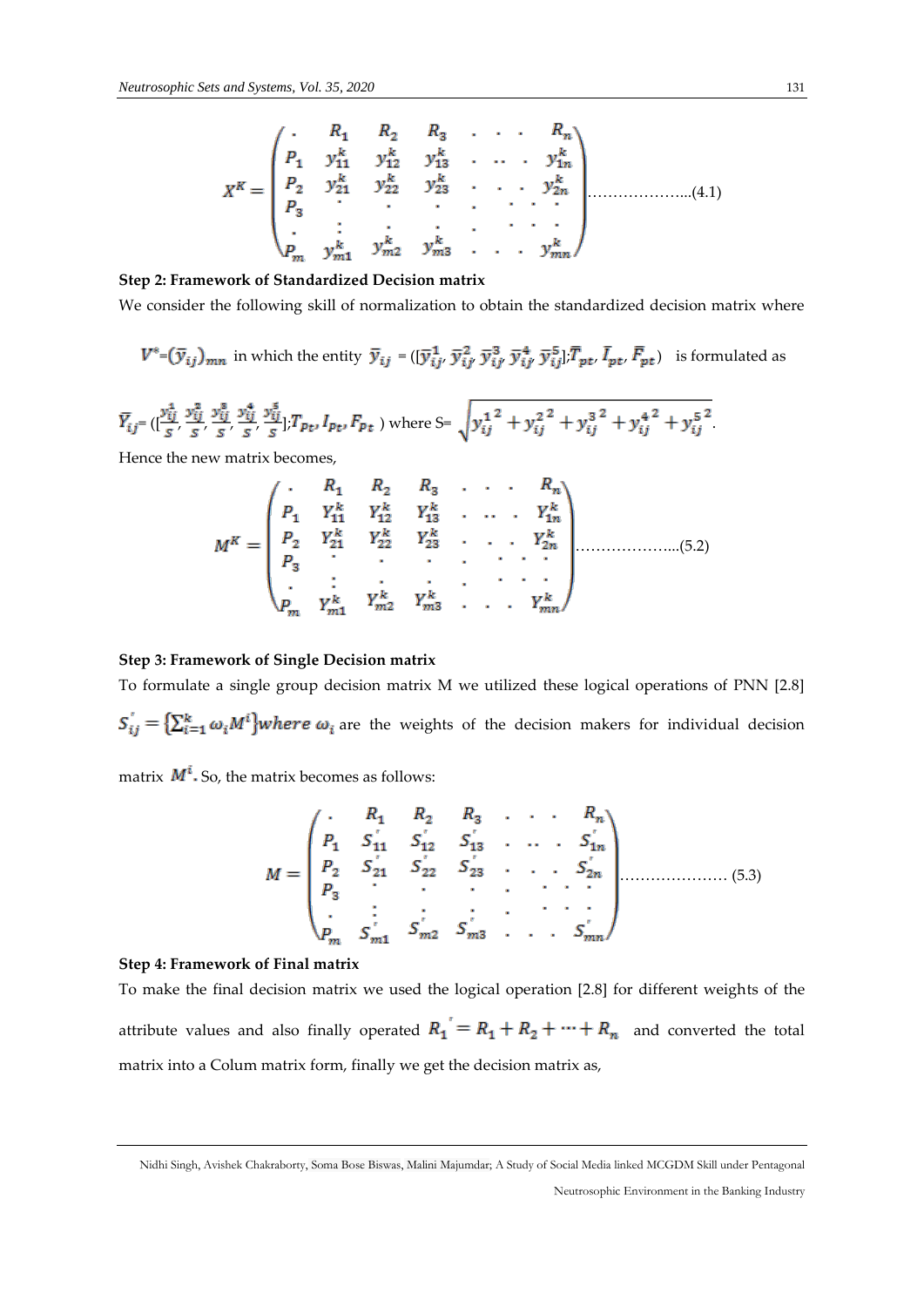(5.4)

#### **Step 5: Ranking**

Now, by considering the Score value (2.7) and converting the matrix (5.3) into crisp form, so that we could evaluate the best alternative corresponding to the best attributes.

# **5.3 Flowchart:**



**Figure 5.3.1:** Flowchart for the problem

**5.4 Illustrative Example:** Here, we constructed a social media selection problem based on the questionnaire table from which we have three different social medias are available. The problem is to find out the best social media platform among these after computing the decision maker's opinion and maintain the attribute weights properly for this problem. Generally, social media platforms are related with the attributes like safety & reliability, Responsiveness & Effectiveness, Ease of Use & Customer's Satisfaction of the system. Keeping these points in mind decision maker's (Male/Female) gives their opinion in hesitation arena and using verbal phrase we set the problem in pentagonal neutrosophic domain. According to their suggestions we constructed the distinct decision matrices in PNN environment as shows below:

 $G_1$  = Twitter,  $G_2$  = Facebook,  $G_3$  = Youtube are the alternatives.

$$
H_1 = Safety & Reliability,
$$

Nidhi Singh, Avishek Chakraborty, Soma Bose Biswas, Malini Majumdar; A Study of Social Media linked MCGDM Skill under Pentagonal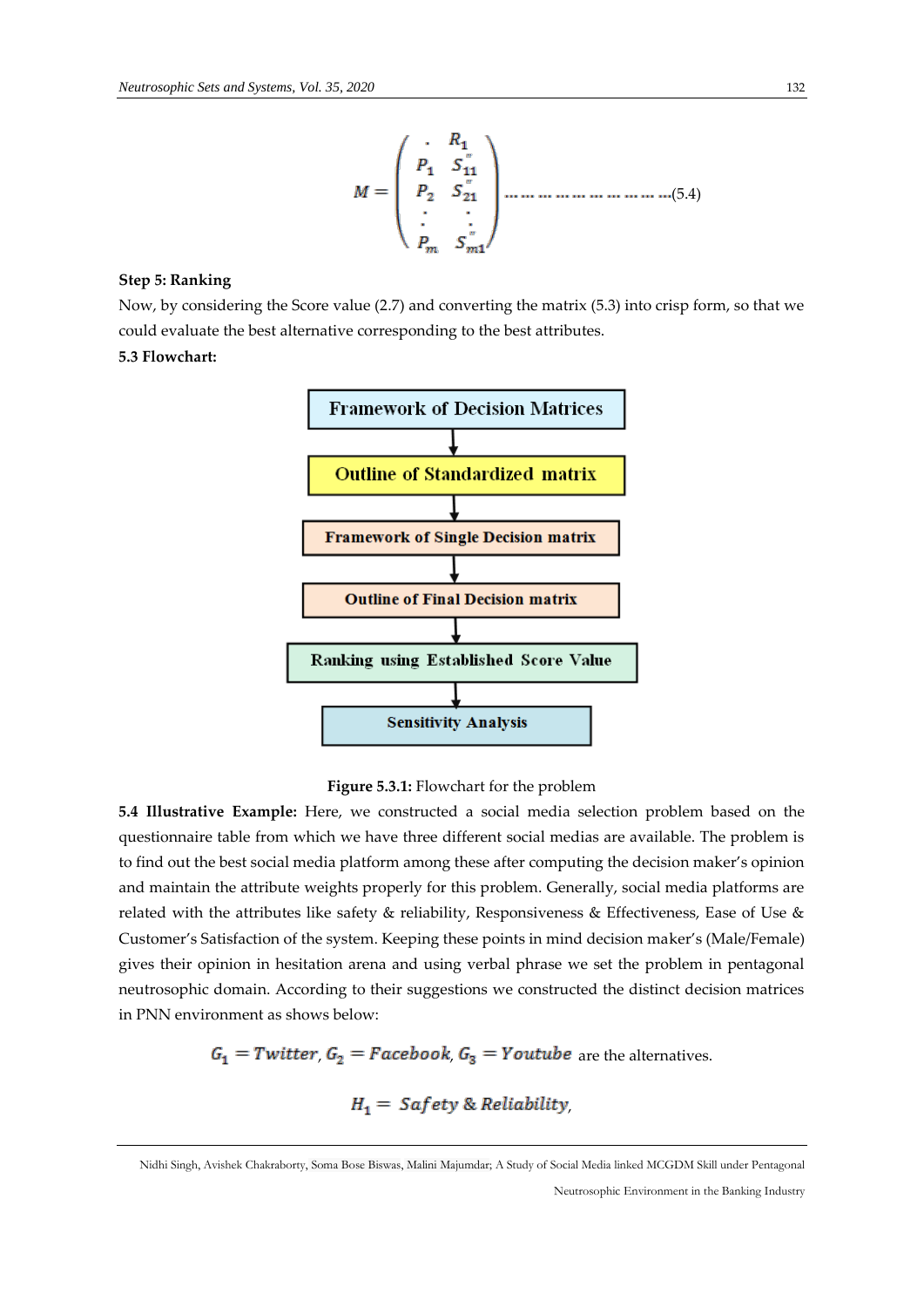# $H_2$  = Responsiveness & Effectivness,

# $H_3$  = Ease of Use & Customer's Satisfaction are the attributes.

According to our problem there are two distinct decision makers are available in our environment,

 $D_1 = Male'sOption, D_2 = Female's Opinion$ having weight distribution  $D = \{ 0.55, 0.45 \}$  and the weight vector related with the attribute function  $\delta = \{0.32, 0.30, 0.38\}.$ 

#### **5.5 List of Verbal Phrase**

| No.          | <b>Quantitative Attributes</b>        | Verbal phrase                     |
|--------------|---------------------------------------|-----------------------------------|
| 1            | Safety & Reliability                  | Strongly Agree (SA), Agree(A),    |
|              |                                       | Neutral(N), Disagree(D), Strongly |
|              |                                       | Disagree (SD)                     |
| $\mathbf{2}$ |                                       | Strongly Agree (SA), Agree(A),    |
|              | Responsiveness & Effectivness         | Neutral(N), Disagree(D), Strongly |
|              |                                       | Disagree (SD)                     |
| 3            |                                       | Strongly Agree (SA), Agree(A),    |
|              | Ease of Use & Customer's Satisfaction | Neutral(N), Disagree(D), Strongly |
|              |                                       | Disagree (SD)                     |

#### *Step 1*

According to the decision maker's opinion from the questionnaire table we constructed the decision matrices are as follows:





Nidhi Singh, Avishek Chakraborty, Soma Bose Biswas, Malini Majumdar; A Study of Social Media linked MCGDM Skill under Pentagonal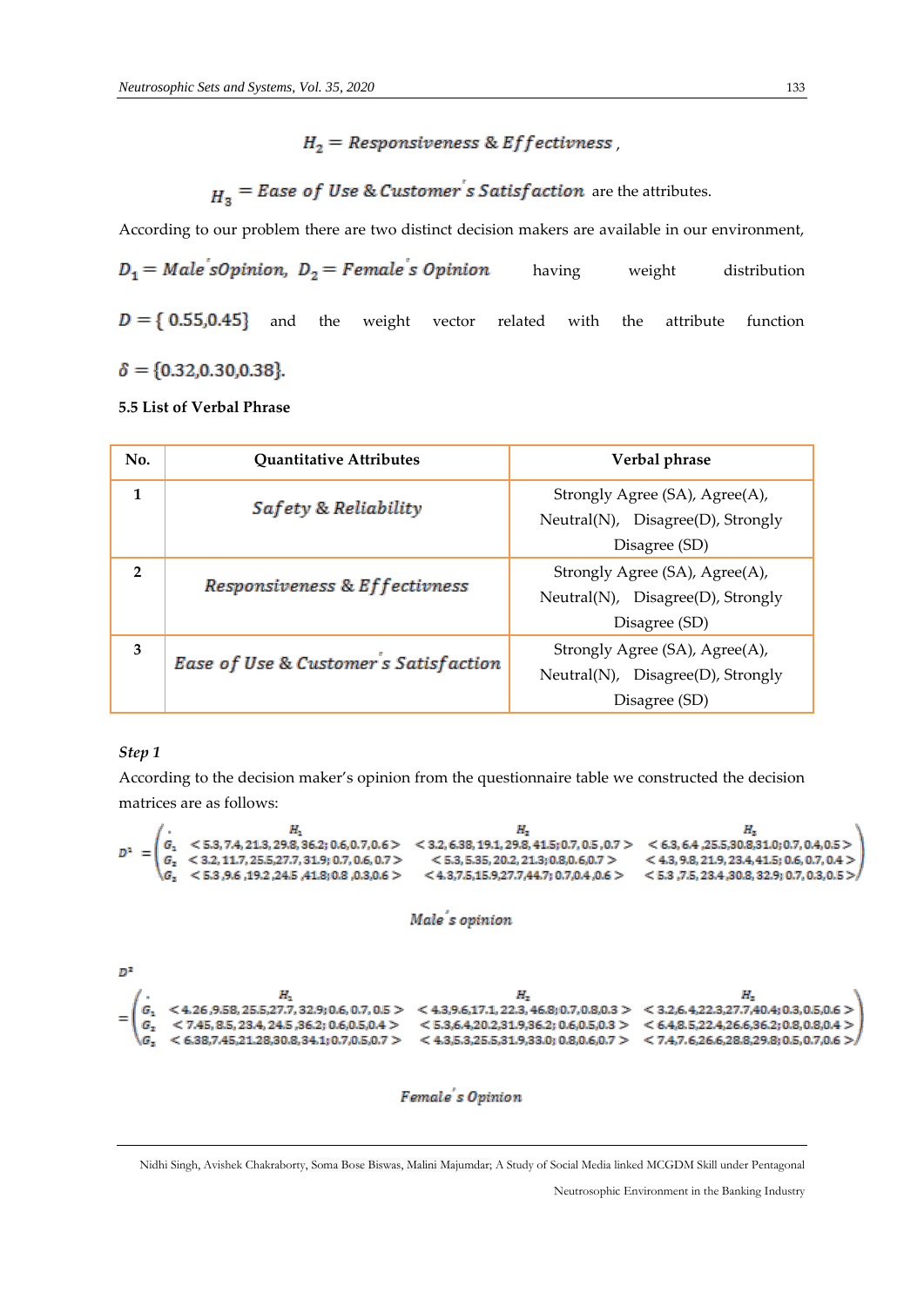#### **Step 2: Framework of Standardized decision matrix**



Female's Opinion

#### **Step 3: Framework of weighted Single Decision matrix**

 $D<sup>2</sup>$ 

| $= 12$ | $< 0.0923, 0.1621, 0.448, 0.557, 0.670; 0.6, 0.7, 0.5 >$<br>$< 0.101, 0.0878, 0.483, 0.5157, 0.664, 0.7, 0.5, 0.4 >$<br>$\backslash G_{\star}$ $< 0.1103, 0.1638, 0.3834, 0.52165, 0.7292, 0.8, 0.3, 0.6 > 0.0788, 0.11923, 0.3737, 0.5448, 0.722, 0.7, 0.4, 0.6 > 0.0788$ | $< 0.0665, 0.1416, 0.3294, 0.4785, 0.794; 0.7, 0.5, 0.3 >$<br>$< 0.0978.0.1083.0.3738.0.523.0.746; 0.8.0.6, 0.7 >$ | $< 0.0937.0.1213.0.4577.0.559.0.669; 0.7, 0.4, 0.5 >$<br>$< 0.10025, 0.1753, 0.4216, 0.4734, 0.744; 0.6, 0.7, 0.4 > 1$<br>$< 0.122, 0.148, 0.487, 0.586, 0.617, 0.7, 0.3, 0.5 >$ |
|--------|----------------------------------------------------------------------------------------------------------------------------------------------------------------------------------------------------------------------------------------------------------------------------|--------------------------------------------------------------------------------------------------------------------|----------------------------------------------------------------------------------------------------------------------------------------------------------------------------------|

**Step 4: Framework of Final Single Decision matrix** 

 $M = \begin{pmatrix} <1.2974\,,\!1.559\,,\!2.184\,,\!2.376\,,\!2.597\,;\!0.65\,,\!0.52\,,\!0.43>\\ <1.392\,,\!1.476\,,\!2.212\,,\!2.336\,,\!2.609\,;\,0.69\,,\!0.39\,,\!0.43>\\ <1.406\,,\!1.564\,,\!2.188\,,\!2.386\,,\!2.574\,;\,0.62\,,\!0.54\,,\!0.46> \end{pmatrix}$ 

#### **Step 4: Ranking**

Now, we consider the established Score function (2.7), to convert the pentagonal neutrosophic

numbers into crisp one, thus we get the final ideal decision matrix as

$$
M = \begin{pmatrix} 4.1135 & > \\ 4.1249 & > \\ 4.1093 & > \end{pmatrix}
$$

Thus, ranking of the social media service is as  $G_2 > G_1 > G_3$ .

#### **5.6 Results and Sensitivity Analysis**

To understand how the attribute weights of each criterion affecting the relative matrix and their ranking a sensitivity analysis is done. The below table is the evaluation table which shows the sensitivity results.

Nidhi Singh, Avishek Chakraborty, Soma Bose Biswas, Malini Majumdar; A Study of Social Media linked MCGDM Skill under Pentagonal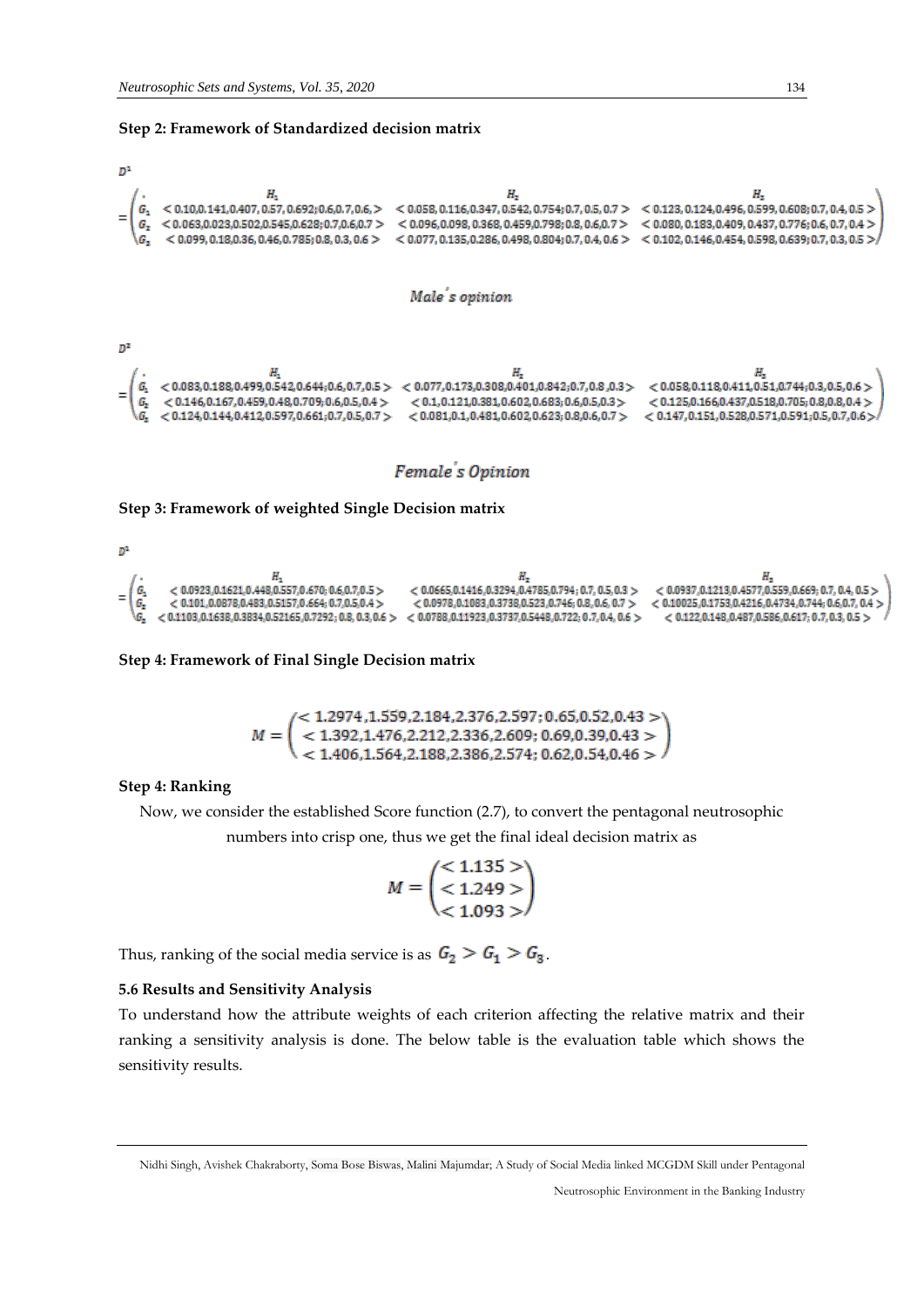| <b>Decision Maker's Weight</b> | <b>Final Decision Matrix</b>                                          | Ordering          |
|--------------------------------|-----------------------------------------------------------------------|-------------------|
| $\langle (0.55, 0.45) \rangle$ | $\begin{pmatrix} 1.135 > \\ 1.249 > \\ 1.093 > \end{pmatrix}$         | $G_2 > G_1 > G_3$ |
| $\langle (0.45, 0.55) \rangle$ | $<$ 1.024 $>$<br>$\begin{pmatrix} 1.132 > 1.048 > 0 \end{pmatrix}$    | $G_2 > G_3 > G_1$ |
| $\langle (0.48, 0.52) \rangle$ | $\leq 1.035 > 0$<br>$\begin{pmatrix} 1.185 > 1.042 > 0 \end{pmatrix}$ | $G_2 > G_3 > G_1$ |
| $\langle (0.52, 0.48) \rangle$ | $\begin{pmatrix} 1.078 > \\ 1.202 > \\ 1.044 > \end{pmatrix}$         | $G_2 > G_1 > G_3$ |
| $\langle (0.5, 0.5) \rangle$   | $<$ 1.062 $>$<br>< 1.195 ><br>< 1.046 >                               | $G_2 > G_1 > G_3$ |



**Figure 5.6.1: Sensitivity analysis table on Decision Maker's Weight.**

Nidhi Singh, Avishek Chakraborty, Soma Bose Biswas, Malini Majumdar; A Study of Social Media linked MCGDM Skill under Pentagonal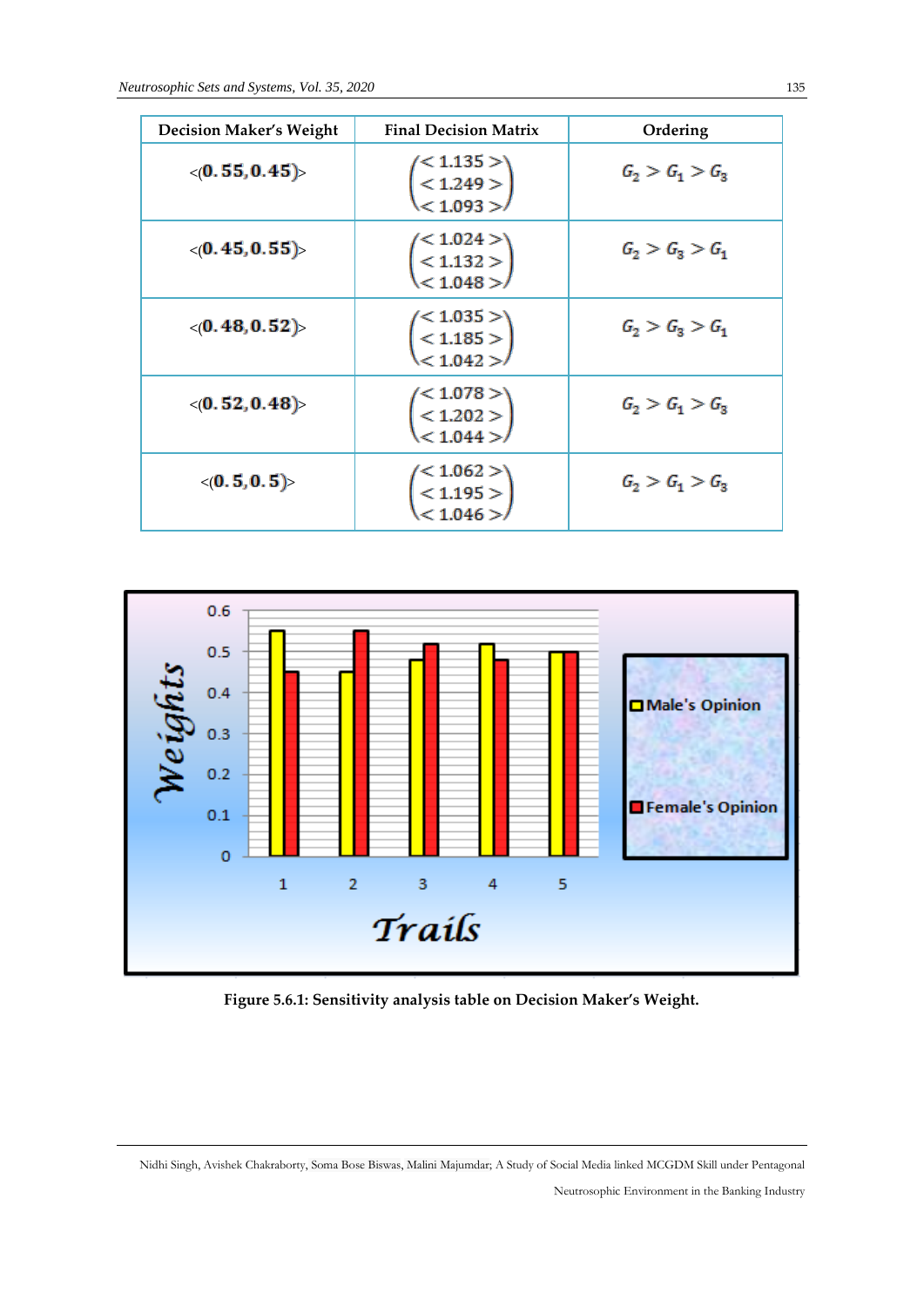

**Figure 5.6.2: Best Alternative Social Media Service Table**

# **5.7 Comparison Table**

We compared this proposed work with the established works proposed by the researchers to find the best social media and it is noticed that in each cases the alternative  $G_2$  becomes the best social media service. The comparative table given as follows:

| Approach                  | Ranking           |
|---------------------------|-------------------|
| (Chakraborty et al.) [18] | $G_2 > G_1 > G_3$ |
| (Bis was et al.) [41]     | $G_2 > G_3 > G_1$ |
| Our Proposed              | $G_2 > G_1 > G_3$ |

#### **6. Implication:**

Different social media platforms are available for communication with customers and digital marketing like face book, twitter, Google plus, linked in, you tube etc. This study was primarily done to identify the best suited social media platform for Banking Industry especially for customers of West Bengal. We wanted to discover the right social media platform based on different attributes as desired by customers. The perception of neutrosophy plays a critical role in designing

Nidhi Singh, Avishek Chakraborty, Soma Bose Biswas, Malini Majumdar; A Study of Social Media linked MCGDM Skill under Pentagonal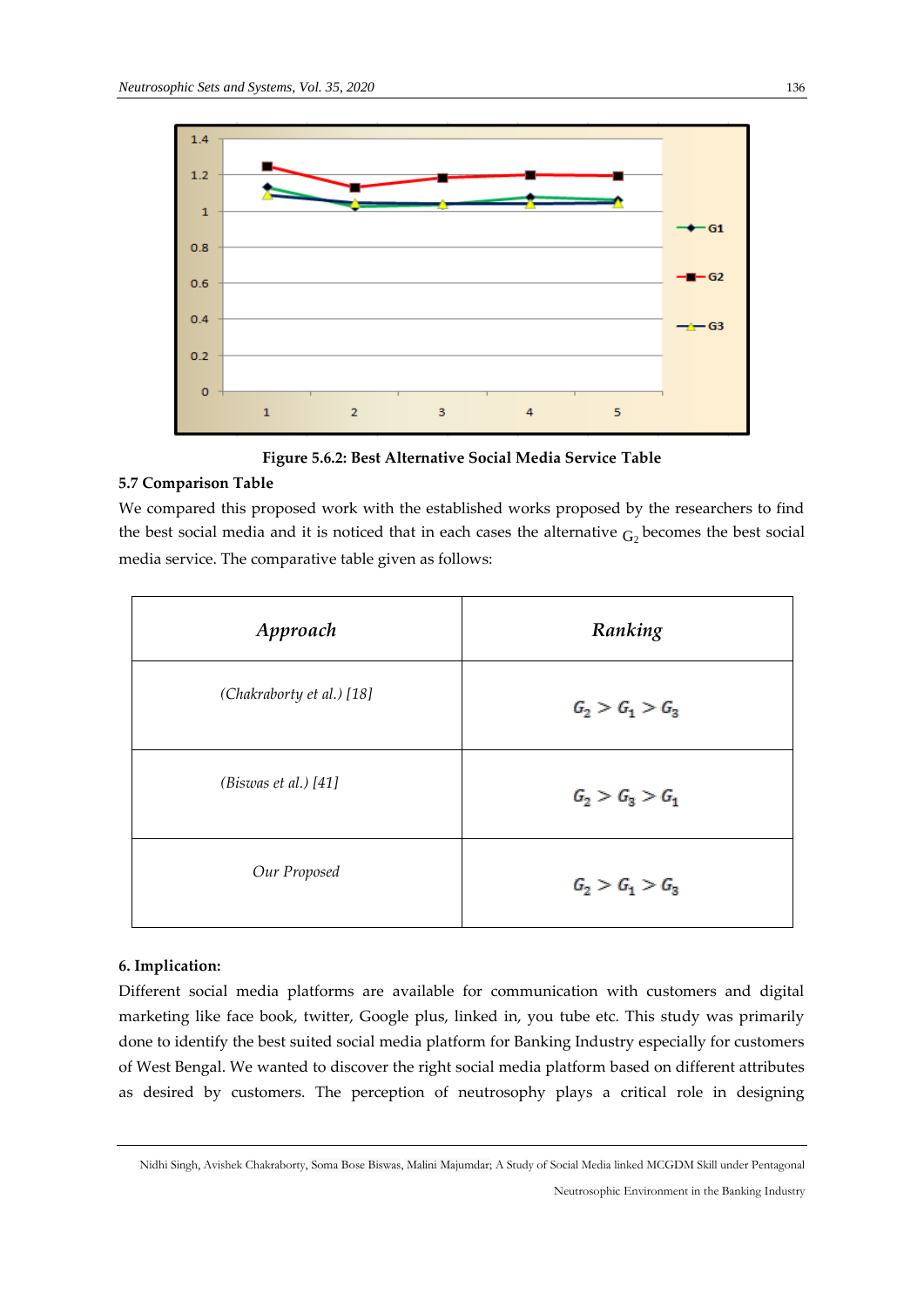mathematical calculations. In this research work, we set the MCGDM problem in PNN environment using the realistic data set. Applying the verbal phrases we formulate the MCGDM problem and hence applied our logical operations of PNN on it to get the best alternatives. Finally, sensitivity analysis is also performed here to which has a crucial impact in the ranking results. This novel thought will help the other researchers in doing MCGDM problem from realistic data in social media platform.

There are a lot of researches already done in social media implementation in Banking Industry. However many results are still unknown. Our work is to explore the idea in the following points:

- Defining the attributes necessary for social media platform for Banking Industry in West Bengal.
- Discovering the best suitable social media site for Banking Industry in West Bengal as per customers' preference.
- Finding the best social media site which satisfies customers and generate revenue by increasing business.
- The graphical representation of adaptation of social media platform based on its attributes.
- Covert the problem into PNN environment using verbal phrases.
- Apply proposed MCGDM method in PNN arena.
- Sensitivity analysis for Ranking in different cases.

#### **7. Discussion**

The main focus of this study was to find out the best social media platform for Banks. In total 94 respondents were asked varied questions and their choices and preferences about use of social media in banks. Three parameters focusing their requirement were fixed as Safety, Efficiency and Ease of use. The study examined different social media platform like Messaging and communication, e,g. Twitter, Communities and social groups, e.g. Face book and Photo and video sharing, e.g. YouTube. Face book was found to be most preferred channels both by the male and female considering all the three factors. However other two channels have different opinion based on different factors. In the sample considered here men respondents are more than women; most of the respondents are under 45 years of age and they frequently uses social media. Both men and women are equally boasting the use of social media however the worldwide trend also applied here as it was observed that youngsters are dominating the social media sites. Social media mainly has not only impacted the life of youngsters but it has also become drastically momentous since last ten years across all age groups. It was also observed that awareness about the use of social media for banking transactions is comparatively low in this region. It is agreed that Banks must publicize the use of social media as an important tool for banking transactions. Social media has proven to be the fastest communication mode and banks may use it for satisfying the ever increasing customized needs of its customers. The more satisfied customers would result in more improved business for banks. Moreover in the long run these satisfied customers would foster the brand loyalty and customer loyalty would further result in improved customer relationship management.

Quantification of social media quality and its effects has got very less attention in the state. It is accepted that the overall social media quality should be measured by banks to satisfy customers.

Nidhi Singh, Avishek Chakraborty, Soma Bose Biswas, Malini Majumdar; A Study of Social Media linked MCGDM Skill under Pentagonal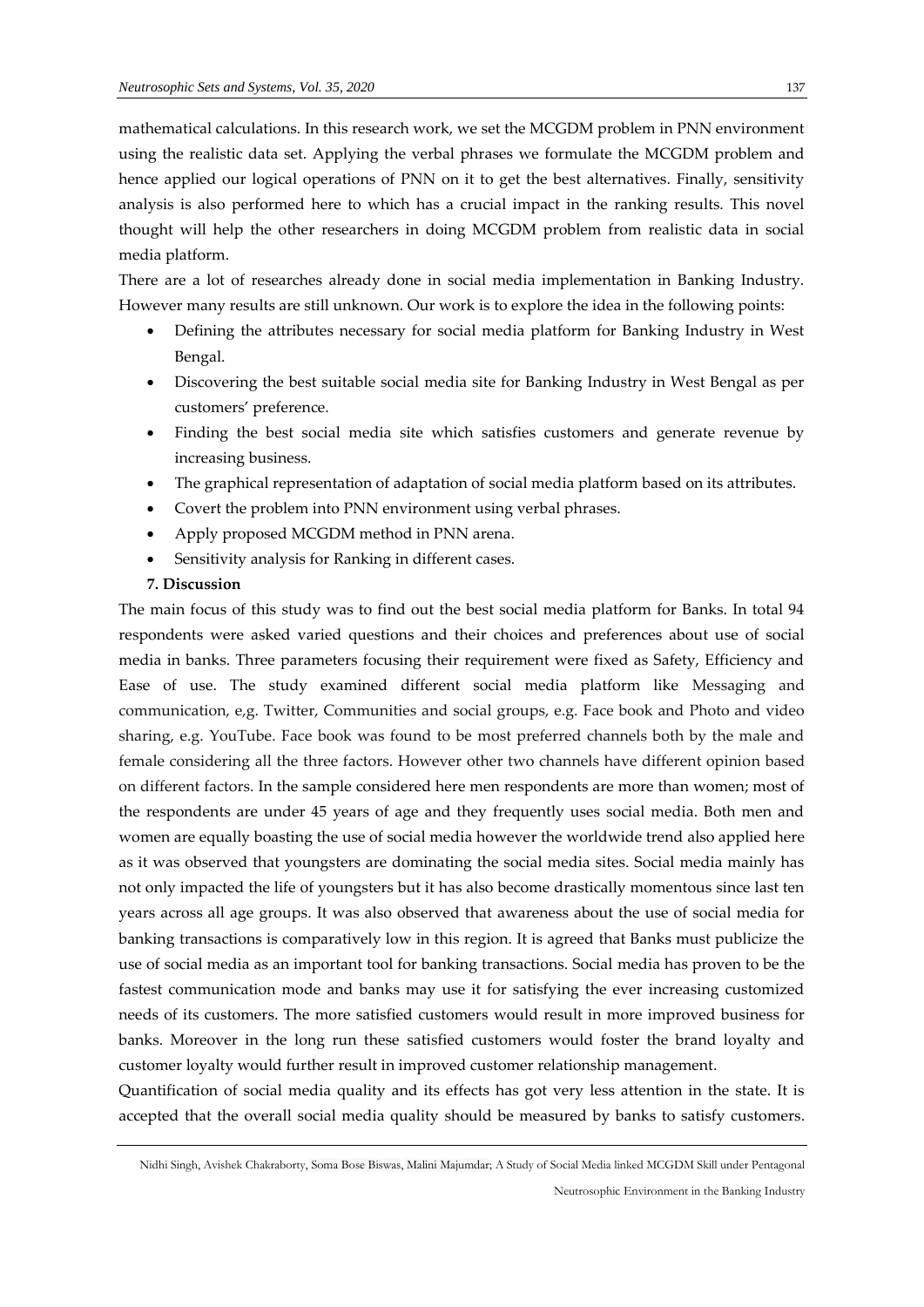Long tern connectivity with banks will improve if the services experienced by customers are satisfactory. Better customer satisfaction in turn will bring customer loyalty. The objective of adaption of social media for banking sector is not merely for likes and shares but it goes beyond that. It is more of creating brand awareness and brand advocacy. Hence Banks should design their social media strategy focusing realistic goals.

#### **8. Findings:**

Customers basically want three things from Banks like, better and responsive services, easier way to bank and most importantly they want to be understood. Customers do not want generic ads and offers, they want products and services tailored to them and will exchange data in order to receive this. All the above is possible if the banks implement social media methodically and keep a proper follow up for the same. As of now it is the best, easier and fastest responsive way to communicate with customers. The following findings were done:

- Face book is most preferred social media medium in comparison to other options like you tube and twitter etc. considering all the three attributes
- After applying pentagonal neutrosophic numbers into crisp one, we get the final ideal decision matrix which gives the ranking of the social media as follows, Facebook>Twitter>YouTube.
- In spite of changing the weight age of attributes Face book remains the most preferred choice across gender.
- The three different attributes like Security, Efficiency and Ease of use have a strong impact on overall customers' satisfaction which resulted in selection of Bank's social media platform
- Banks profit margin would be boosted with the help of proper implementation of social media strategies. This will increase customers' base without expansion of physical branches which will result in reduction in cost..

#### **9. Conclusions:**

It may be concluded that Social Medias can greatly influence and enhance the function which is being carried out in banks. This research found out that almost big banks in the state are using social media for banking operations. On the questionnaire received from respondents the main concern or obstacle for using social media was Security and privacy issues. Almost majority preferred social media in terms of its efficiency and ease of use. Face book was found to be most acceptable mode compare to any other media across gender and age. Majority of the respondents showed positive indications for use of social media for banking operations in case of higher security. Hence we can conclude that customers are willing to accept the social media for banking operations if Banks take complete care of their security and privacy of data. Therefore for banks in West Bengal all conditions are met and it is up to the Banks' policy of achieving the highest security in order to help the customers to adapt the transactional social media. Our forecast is that transactional social media will become more acceptable and popular in banking industry in coming years.

Nidhi Singh, Avishek Chakraborty, Soma Bose Biswas, Malini Majumdar; A Study of Social Media linked MCGDM Skill under Pentagonal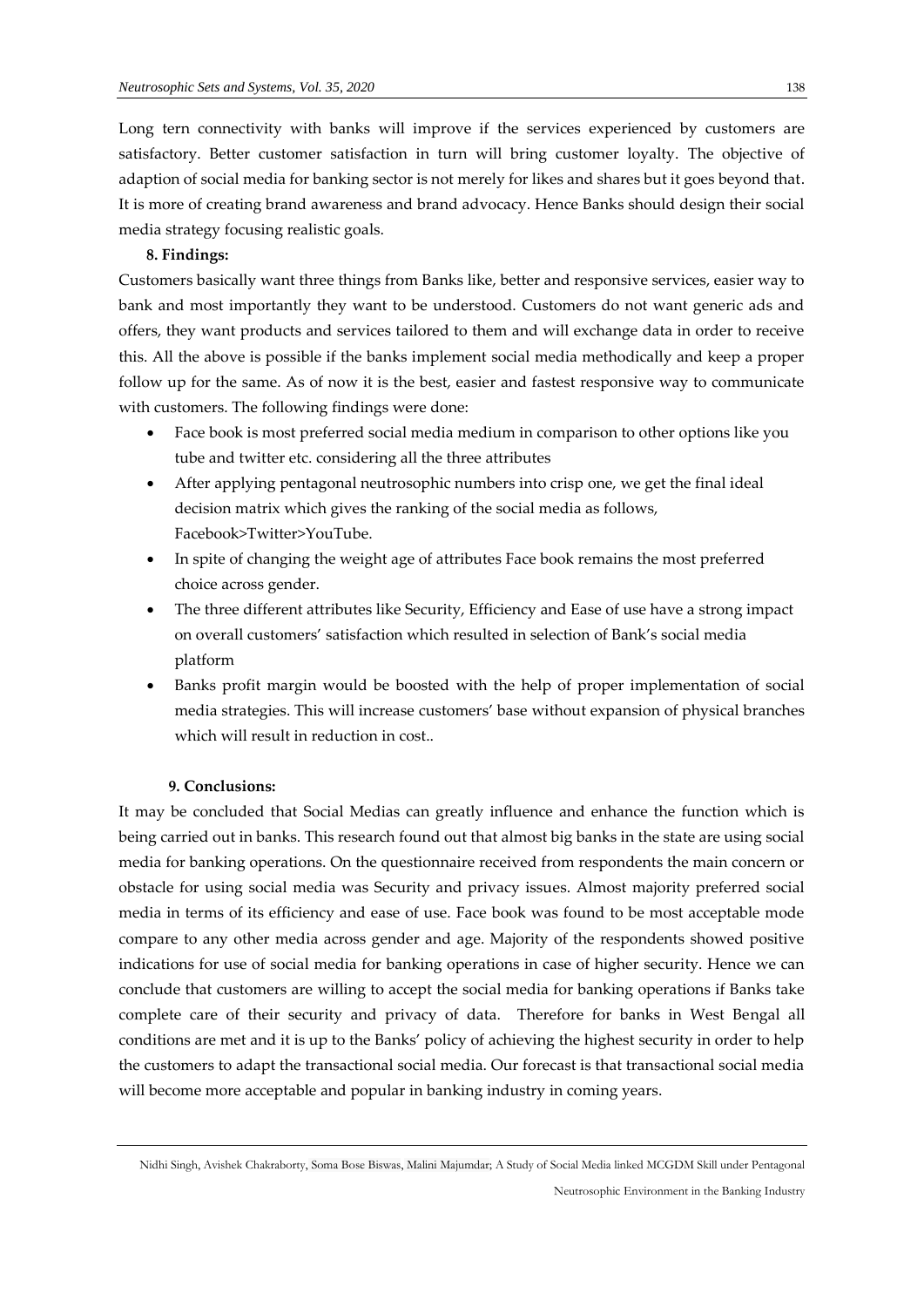Our future study includes more questionnaire collection and feedback received from customers and banks to analysis the functionality of transactional social media and to suggest the ways to improve the same.

#### **Reference:**

[1] Githa Heggde, G. S. (2018). *Social Media Marketing: Emerging Concepts and Applications.* Singapore: Springer Nature.

[2] Bullas, J. (2014). *Social Media facts and statistics you should know in 2014.* Springer.

[3] DUGGAN, A. L. (2014). *COUPLES, THE INTERNET, AND SOCIAL MEDIA.* America: Pew Research Centre. [4] L, E. (2010). *Social Media Marketing, Strategies for engaging in facebook, twitter and other social media.* Que Publishing.

[5] Zadeh L.A; (1965); Fuzzy sets. Information and Control, 8(5): 338- 353.

[6] Yen, K. K.; Ghoshray, S.; Roig, G.; (1999); A linear regression model using triangular fuzzy number coefficients, fuzzy sets and system, doi: 10.1016/S0165-0114(97)00269-8.

[7] Abbasbandy, S. and Hajjari, T.; (2009); A new approach for ranking of trapezoidal fuzzy numbers; Computers and Mathematics with Applications, 57(3), 413-419.

[8] A.Chakraborty, S.P Mondal, A.Ahmadian, N.Senu, D.Dey, S.Alam, S.Salahshour; (2019); The Pentagonal Fuzzy Number: Its Different Representations, Properties, Ranking, Defuzzification and Application in Game Problem, Symmetry, Vol-11(2), 248; doi: 10.3390/sym11020248.

[9] A.Chakraborty, S. Maity, S.Jain, S.P Mondal, S.Alam; (2020); Hexagonal Fuzzy Number and its Distinctive Representation, Ranking, Defuzzification Technique and Application in Production Inventory Management Problem, Granular Computing, Springer, DOI: 10.1007/s41066-020-00212-8.

[10] S. Maity, A.Chakraborty, S.K De, S.P.Mondal, S.Alam; (2019); A comprehensive study of a backlogging EOQ model with nonlinear heptagonal dense fuzzy environment,Rairo Operations Research**;** DOI: 10.1051/ro/2018114.

[11] Atanassov K.;(1986); Intuitionistic fuzzy sets. Fuzzy Sets and Systems 20: 87-96.

[12] Smarandache, F. A unifying field in logics neutrosophy: neutrosophic probability, set and logic.American Research Press, Rehoboth. 1998.

[13] A.Chakraborty, S.P Mondal, A.Ahmadian, N.Senu, S.Alam and S.Salahshour; (2018); Different Forms of Triangular Neutrosophic Numbers, De-Neutrosophication Techniques, and their Applications, Symmetry, Vol-10, 327.

[14] A. Chakraborty, S. P Mondal, S.Alam, A. Mahata; (2019); Different Linear and Non-linear Form of Trapezoidal Neutrosophic Numbers, De-Neutrosophication Techniques and its Application in Time-Cost Optimization Technique, Sequencing Problem; Rairo Operations Research, doi: 10.1051/ro/2019090.

[15] A. Chakraborty, S. Broumi, P.K Singh; (2019); Some properties of Pentagonal Neutrosophic Numbers and its Applications in Transportation Problem Environment, Neutrosophic Sets and Systems, vol.28, pp.200-215.

[16] A. Chakraborty, S. Mondal, S. Broumi; (2019); De-neutrosophication technique of pentagonal neutrosophic number and application in minimal spanning tree; Neutrosophic Sets and Systems; vol. 29, pp. 1-18, doi: [10.5281/zenodo.3514383.](https://zenodo.org/record/3514383#.XazK3ugzbIU)

Nidhi Singh, Avishek Chakraborty, Soma Bose Biswas, Malini Majumdar; A Study of Social Media linked MCGDM Skill under Pentagonal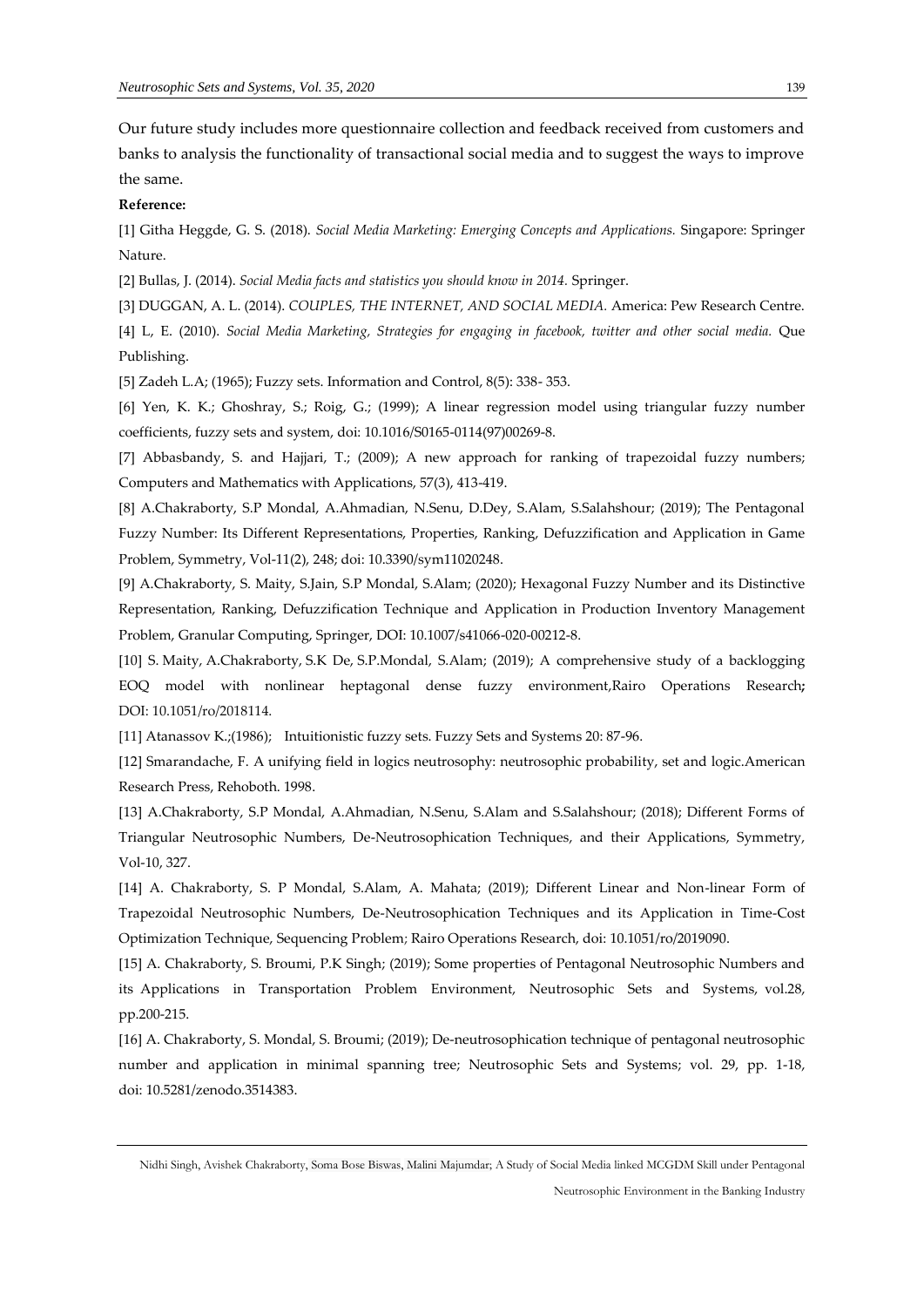[17] A. Chakraborty ; (2020); A New Score Function of Pentagonal Neutrosophic Number and its Application in Networking Problem; International Journal of Neutrosophic Science; Vol-1(1), p.p-35-46.

[18] A. Chakraborty, B. Banik, S. P. Mondal and S. Alam; (2020); Arithmetic and Geometric Operators of Pentagonal Neutrosophic Number and its Application in Mobile Communication Based MCGDM Problem; Neutrosophic Sets and System, Vol 32, pp: 61-79, DOI: 10.5281/zenodo.3723145.

[19] A. Mahata, S.P Mondal , S. Alam, A. Chakraborty, A. Goswami, S. Dey; (2018); Mathematical model for diabetes in fuzzy environment and stability analysis- Journal of of intelligent and Fuzzy System, doi: https://doi.org/10.3233/JIFS-171571.

[20] A.Chakraborty; (2019); Minimal Spanning Tree in Cylindrical Single-Valued Neutrosophic Arena; Neutrosophic Graph theory and algorithm; DOI-10.4018/978-1-7998-1313-2.ch009.

[16] A. Chakraborty, S. P Mondal, S.Alam, A. Mahata; (2020); Cylindrical Neutrosophic Single-Valued Number and its Application in Networking problem, Multi Criterion Decision Making Problem and Graph Theory; CAAI Transactions on Intelligence Technology, Vol-5(2), pp:68-77 , DOI: [10.1049/trit.2019.0083.](https://doi.org/10.1049/trit.2019.0083)

[21] T.S. Haque, A. Chakraborty, S. P Mondal, S.Alam, A. Mahata; (2020); A new approach to solve multi criteria group decision making problems by exponential law in generalized spherical fuzzy environment; CAAI Transactions on Intelligence Technology, Vol-5(2), pp: 106-114, DOI: [10.1049/trit.2019.0078.](https://doi.org/10.1049/trit.2019.0078)

[22] S. Broumi, A. Bakali, M. Talea, Prem Kumar Singh, F. Smarandache;( 2019); Energy and Spectrum Analysis of Interval-valued Neutrosophic graph Using MATLAB, Neutrosophic Set and Systems, vol. 24, pp. 46-60.

[23] A. Chakraborty, S. P Mondal, S. Alam ,A. Ahmadian, N. Senu, D. De and S. Salahshour; (2019); Disjunctive Representation of Triangular Bipolar Neutrosophic Numbers, De-Bipolarization Technique and Application in Multi-Criteria Decision-Making Problems, Symmetry, Vol-11(7), 932.

[24] Senthil Kumar N, S. K. (2016). On Privacy and Security in Social Media – A Comprehensive Study. *Procedia* 

*Computer Science* (pp. 114-119). Nagpur, India: Elsevier.

[25] Paul Lowry, J. C. (2011). Privacy Concerns versus Desire for Interpersonal Awareness in Driving the Use of

Self-Disclosure. *Journal of Management Information Systems* , 163-200.

[26] Patrick Van Eecke, M. T. (2010). Privacy and social networks. *Computer Law & Security Review* , 533-546.

[27] Gail-Joon Ahn, M. S. (2011). Security and Privacy in Social Networks. *IEEE Internet Computing* , 10-12.

[28] Frederic Marimon, L. H. (2012). Impact of e-Quality and service recovery on loyalty: A study of e-banking in Spain. *Total Quality Management and Business Excellence* .

[29] Chung Tin Fah, M. A. (2012). Money Supply, Interest Rate, Liquidity and Share Prices: A Test of Their Linkage. *Global Finance Journal* .

Nidhi Singh, Avishek Chakraborty, Soma Bose Biswas, Malini Majumdar; A Study of Social Media linked MCGDM Skill under Pentagonal